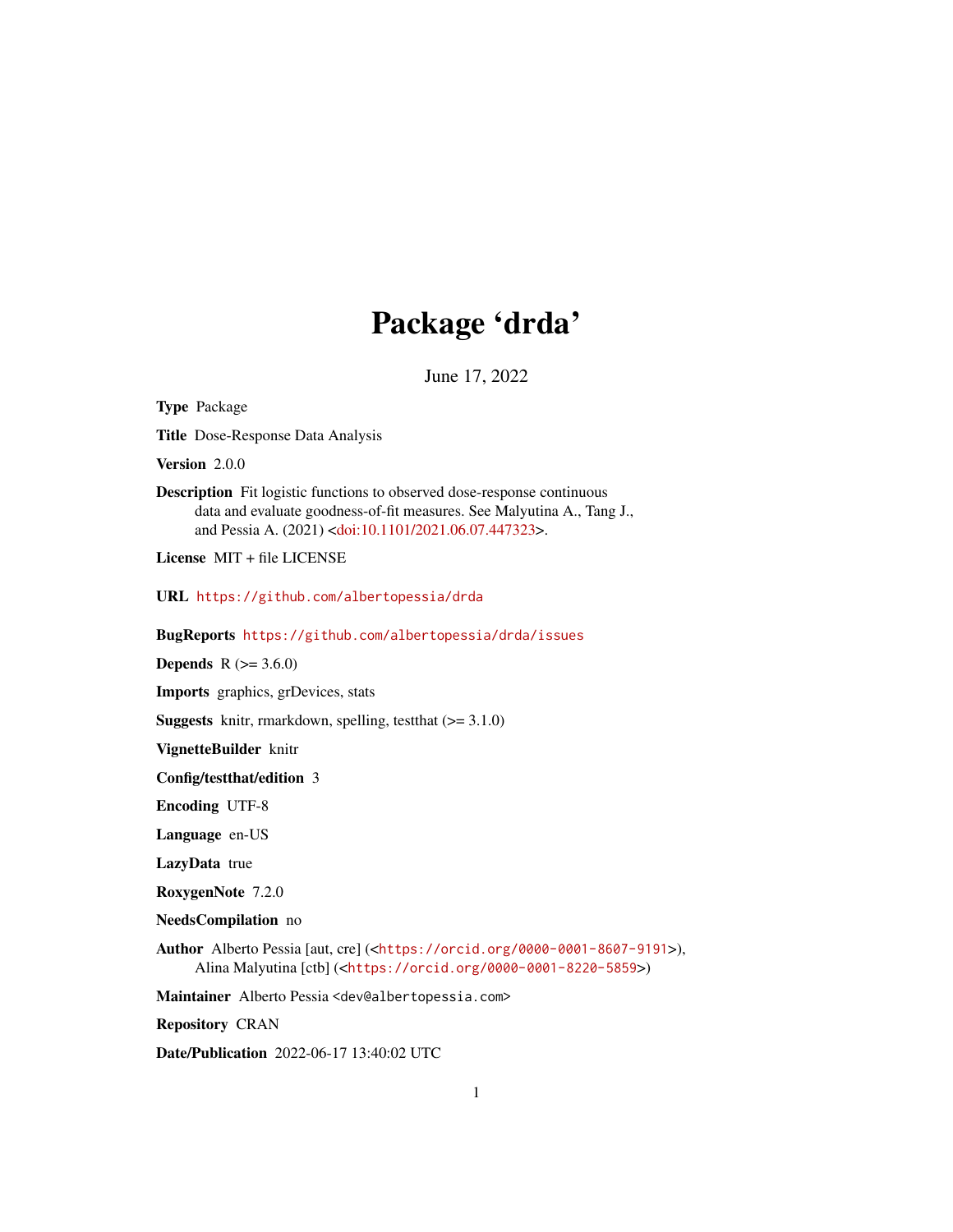# R topics documented:

| 3              |
|----------------|
| $\overline{4}$ |
| 8              |
| 9              |
| 10             |
| 11             |
| 12             |
| 12             |
| 13             |
| 14             |
| 15             |
| 15             |
| 16             |
| 17             |
| 18             |
| 19             |
| 19             |
| 20             |
| 21             |
| 22             |
| 22             |
| 23             |
| 24             |
| 25             |
| 26             |
| 26             |
| 27             |
| 28             |
| 29             |
| 29             |
| 30             |
| 31             |
|                |
|                |
|                |
|                |
|                |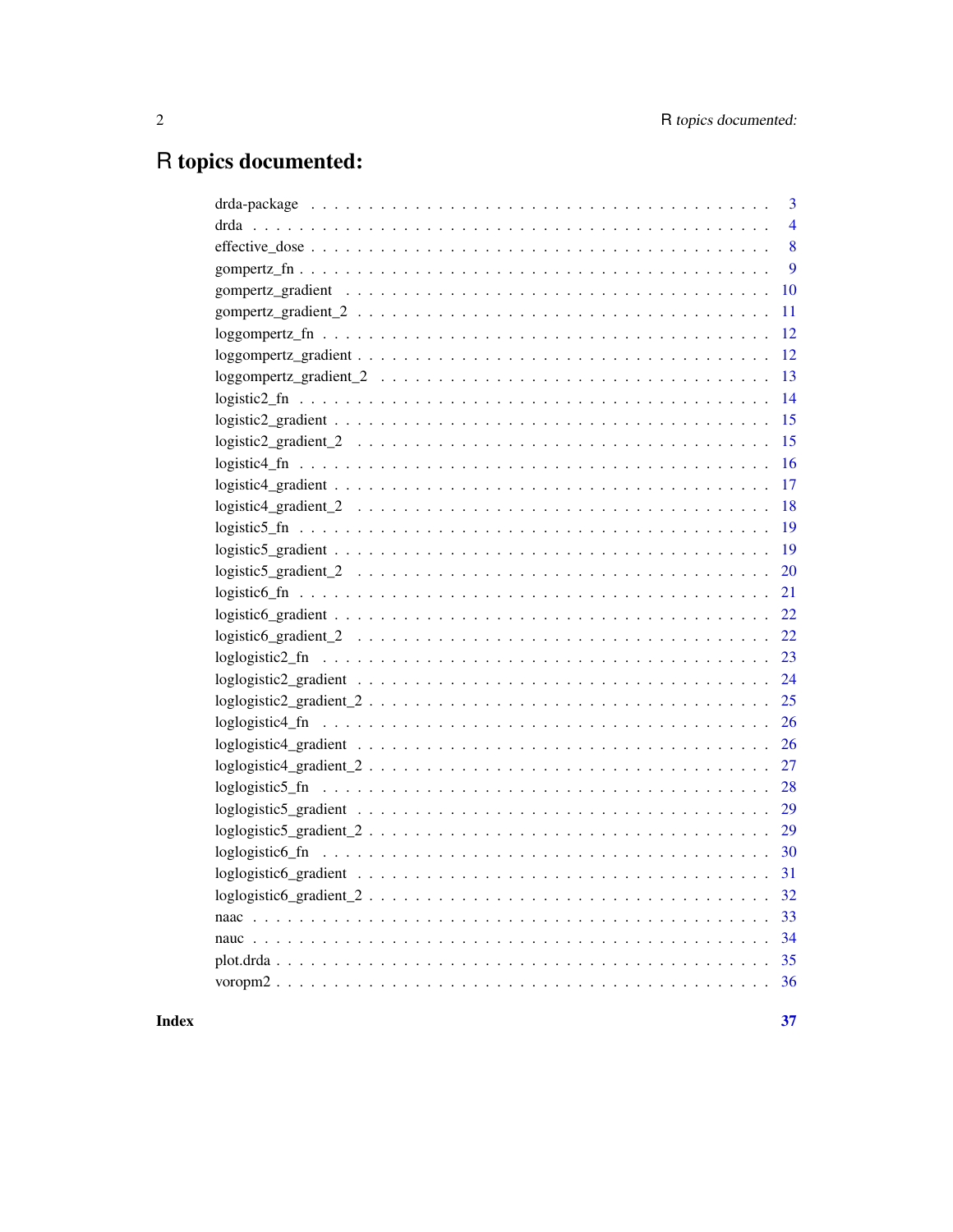<span id="page-2-0"></span>

# **Description**

drda is a package for fitting (log-)logistic curves and performing dose-response data analysis.

#### Available functions

Functions specific to drda:

- drda: main function for fitting observed data.
- logistic2\_fn: 2-parameter logistic function.
- logistic4\_fn: 4-parameter logistic function.
- logistic5\_fn: 5-parameter logistic function.
- logistic6\_fn: 6-parameter logistic function.
- gompertz\_fn: Gompertz function.
- loglogistic2\_fn: 2-parameter log-logistic function.
- loglogistic4\_fn: 4-parameter log-logistic function.
- loglogistic5\_fn: 5-parameter log-logistic function.
- loglogistic6\_fn: 6-parameter log-logistic function.
- loggompertz\_fn: log-Gompertz function.
- nauc: normalized area under the curve.
- naac: normalized area above the curve.

Functions expected for an object fit:

- anova: compare model fits.
- deviance: residual sum of squares of the model fit.
- logLik: value of the log-likelihood function associated to the model fit.
- plot: plotting function.
- predict: model predictions.
- print: basic model summaries.
- residuals: model residuals.
- sigma: residual standard deviation.
- summary: fit summaries.
- vcov: approximate variance-covariance matrix of model parameters.
- weights: model weights.

#### References

Malyutina A, Tang J, Pessia A (2021). drda: An R package for dose-response data analysis. bioRxiv, 2021.06.07.447323. doi: 10.1101/2021.06.07.447323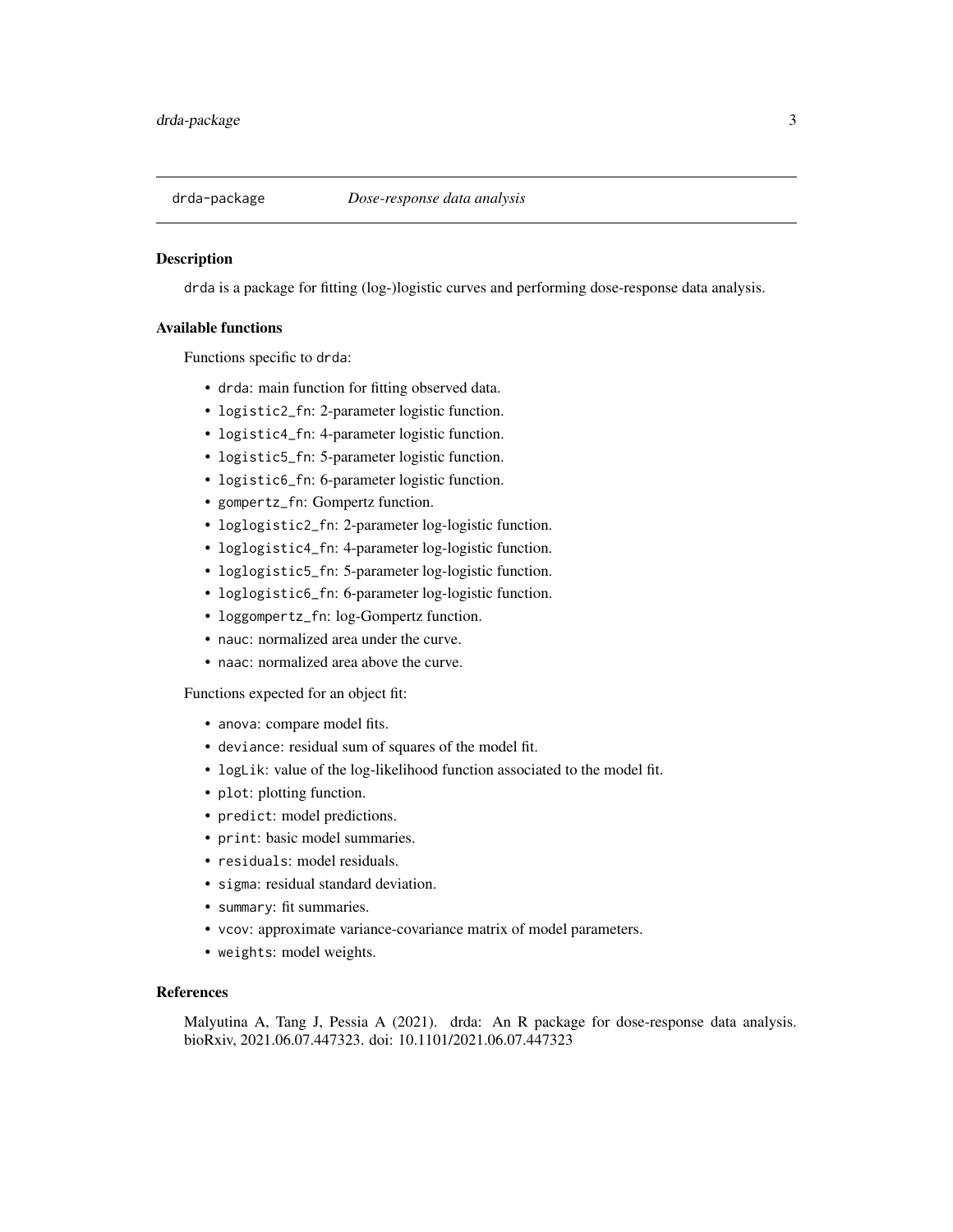# <span id="page-3-1"></span><span id="page-3-0"></span>Description

Use the Newton's with a trust-region method to fit non-linear growth curves to observed data.

# Usage

```
drda(
  formula,
 data,
  subset,
 weights,
 na.action,
 mean_function = "logistic4",
 lower_bound = NULL,
 upper_bound = NULL,
  start = NULL,
 max_iter = 1000
)
```
# Arguments

| formula       | an object of class formula (or one that can be coerced to that class): a symbolic<br>description of the model to be fitted. Currently supports only formulas of the<br>type $y \sim x$ .                                                                                                         |
|---------------|--------------------------------------------------------------------------------------------------------------------------------------------------------------------------------------------------------------------------------------------------------------------------------------------------|
| data          | an optional data frame, list or environment (or object coercible by as . data. frame<br>to a data frame) containing the variables in the model. If not found in data,<br>the variables are taken from environment (formula), typically the environment<br>from which drda is called.             |
| subset        | an optional vector specifying a subset of observations to be used in the fitting<br>process.                                                                                                                                                                                                     |
| weights       | an optional vector of weights to be used in the fitting process. If provided,<br>weighted least squares is used with weights weights (that is, minimizing sum (weights<br>* residuals <sup>1</sup> 2), otherwise ordinary least squares is used.                                                 |
| na.action     | a function which indicates what should happen when the data contain NAs. The<br>default is set by the na. action setting of options, and is na. fail if that is<br>unset. The 'factory-fresh' default is na.omit. Another possible value is NULL,<br>no action. Value na. exclude can be useful. |
| mean_function | the model to be fitted. See details for available models.                                                                                                                                                                                                                                        |
| lower_bound   | numeric vector with the minimum admissible values of the parameters. Use<br>-Inf to specify an unbounded parameter.                                                                                                                                                                              |
| upper_bound   | numeric vector with the maximum admissible values of the parameters. Use Inf<br>to specify an unbounded parameter.                                                                                                                                                                               |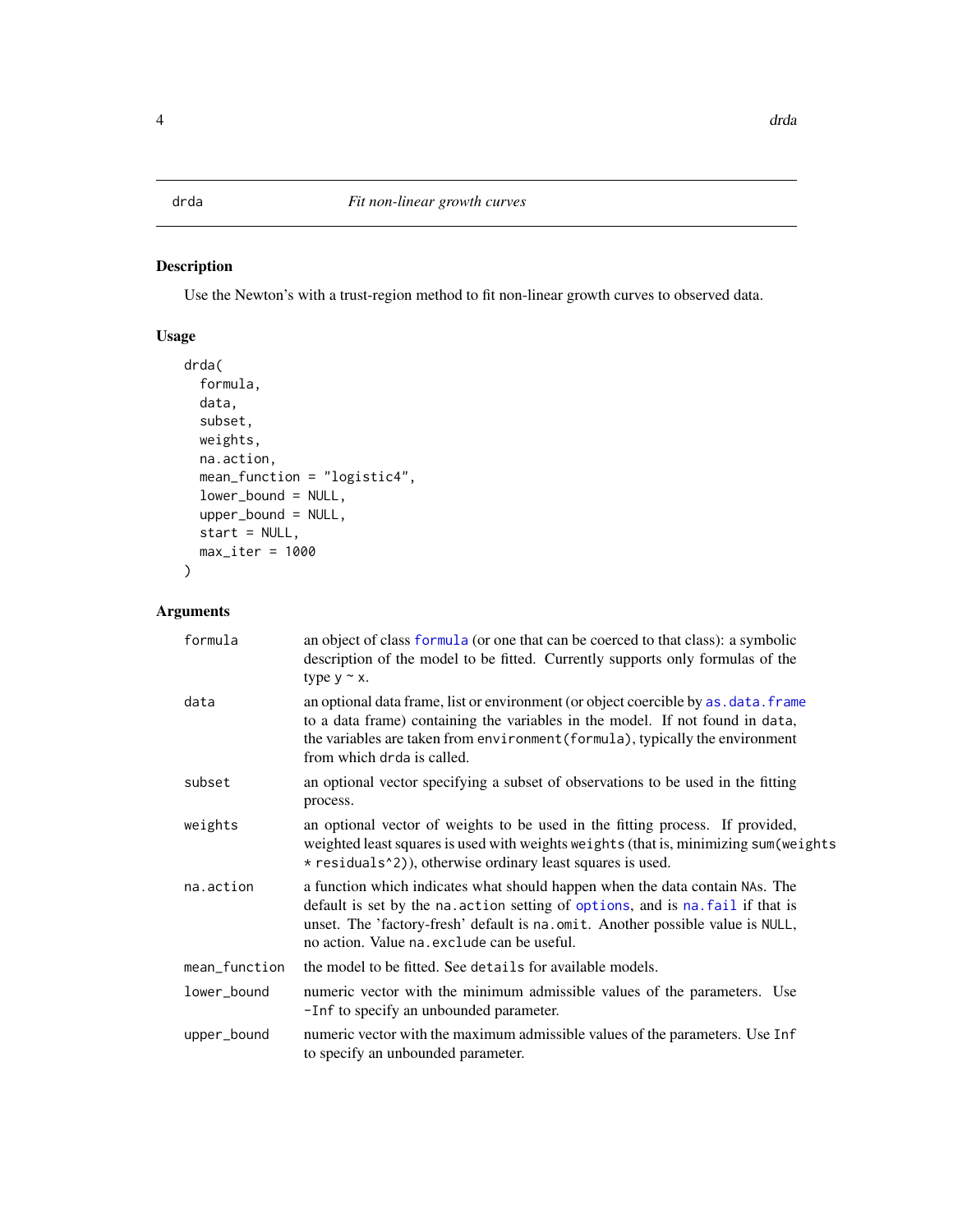| start    | starting values for the parameters.                         |
|----------|-------------------------------------------------------------|
| max iter | maximum number of iterations in the optimization algorithm. |

# Details

#### Available models:

*Generalized (5-parameter) logistic function:*

The 5-parameter logistic function can be selected by choosing mean\_function = "logistic5" or mean\_function = "l5". The function is defined here as

 $alpha + delta / (1 + nu * exp(-eta * (x - phi)))^(1 / nu)$ 

where  $eta > 0$  and  $nu > 0$ . When delta is positive (negative) the curve is monotonically increasing (decreasing).

Parameter alpha is the value of the function when  $x \rightarrow -I$ nf. Parameter delta is the (signed) height of the curve. Parameter eta represents the steepness (growth rate) of the curve. Parameter phi is related to the mid-value of the function. Parameter nu affects near which asymptote maximum growth occurs.

The value of the function when  $x \rightarrow$  Inf is alpha + delta. In dose-response studies delta can be interpreted as the maximum theoretical achievable effect.

#### *4-parameter logistic function:*

The 4-parameter logistic function is the default model of drda. It can be explicitly selected by choosing mean\_function = "logistic4" or mean\_function = "l4". The function is obtained by setting nu = 1 in the generalized logistic function, that is

 $alpha + delta / (1 + exp(-eta * (x - phi)))$ 

where eta > 0. When delta is positive (negative) the curve is monotonically increasing (decreasing).

Parameter alpha is the value of the function when  $x \rightarrow -I$ nf. Parameter delta is the (signed) height of the curve. Parameter eta represents the steepness (growth rate) of the curve. Parameter phi represents the x value at which the curve is equal to its mid-point, i.e.  $f(\text{phi}; \text{alpha}, \text{delta}, \text{data}, \text{phi}) = \text{alpha} + \text{alpha}$ The value of the function when  $x \rightarrow$  Inf is alpha + delta. In dose-response studies delta can be interpreted as the maximum theoretical achievable effect.

#### *2-parameter logistic function:*

The 2-parameter logistic function can be selected by choosing mean\_function = "logistic2" or mean\_function = "12". For a monotonically increasing curve set nu = 1, alpha =  $\theta$ , and  $delta = 1$ :

1 /  $(1 + \exp(-eta * (x - phi)))$ 

For a monotonically decreasing curve set  $nu = 1$ , alpha = 1, and delta = -1:

 $1 - 1 / (1 + \exp(-eta * (x - phi)))$ 

where  $eta > 0$ . The lower bound of the curve is zero while the upper bound of the curve is one. Parameter eta represents the steepness (growth rate) of the curve. Parameter phi represents the x value at which the curve is equal to its mid-point, i.e.  $f(\text{phi}; \text{eta}, \text{phi}) = 1 / 2$ .

#### *Gompertz function:*

The Gompertz function is the limit for nu  $\rightarrow$  0 of the 5-parameter logistic function. It can be selected by choosing mean\_function = "gompertz" or mean\_function = "gz". The function is defined in this package as

 $alpha + delta * exp(-exp(-eta * (x - phi)))$ where  $eta > 0$ .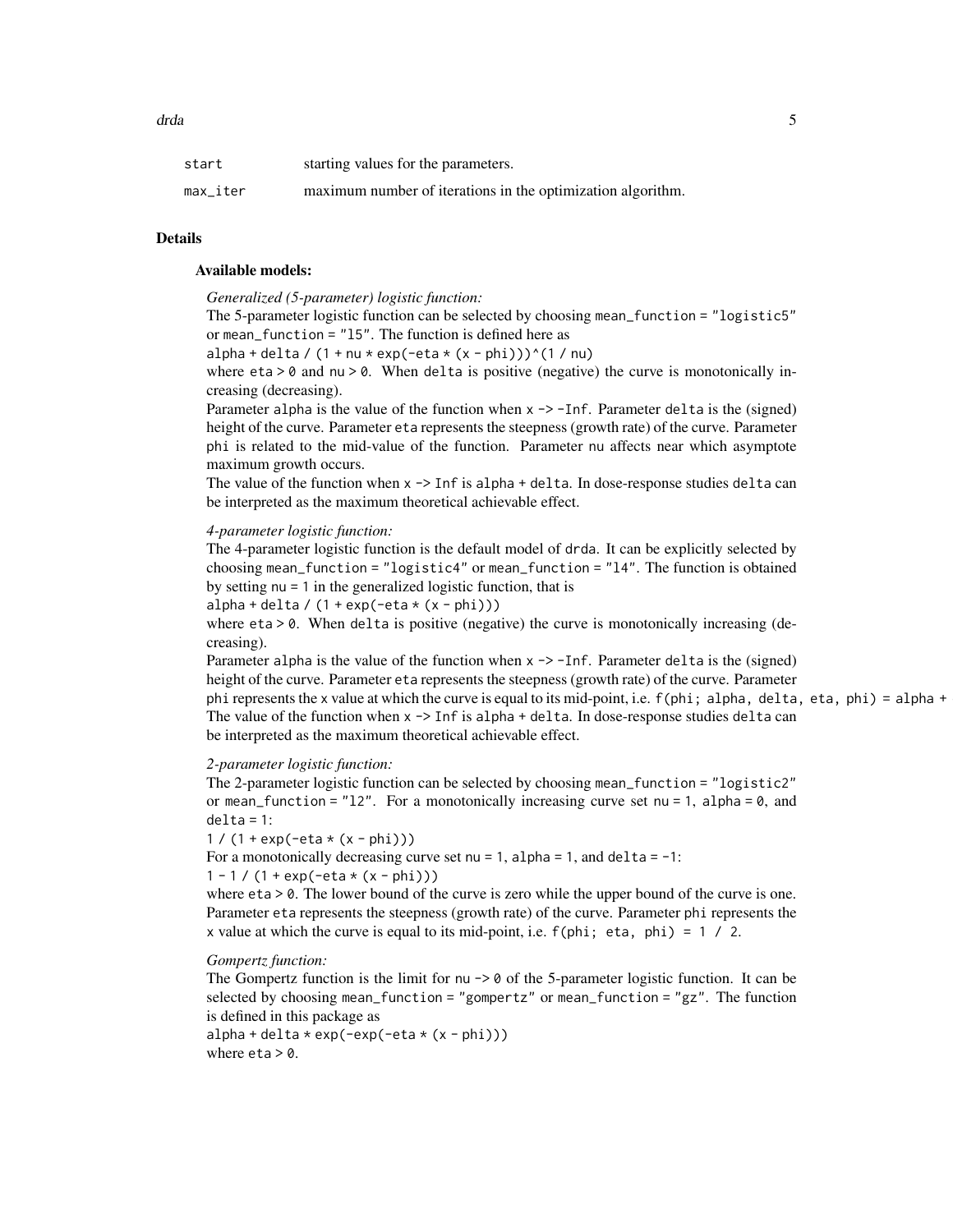Parameter alpha is the value of the function when  $x \rightarrow -I$ nf. Parameter delta is the (signed) height of the curve. Parameter eta represents the steepness (growth rate) of the curve. Parameter phi sets the displacement along the x-axis.

The value of the function when  $x \rightarrow$  Inf is alpha + delta. In dose-response studies delta can be interpreted as the maximum theoretical achievable effect.

The mid-point of the function, that is alpha + delta / 2, is achieved at  $x = phi - log(log(2))$ / eta.

# *Generalized (5-parameter) log-logistic function:*

The 5-parameter log-logistic function is selected by setting mean\_function = "loglogistic5" or mean\_function = "ll5". The function is defined here as

alpha + delta \* (x^eta / (x^eta + nu \* phi^eta))^(1 / nu)

where  $x \ge 0$ , eta  $> 0$ , phi  $> 0$ , and nu  $> 0$ . When delta is positive (negative) the curve is monotonically increasing (decreasing). The function is defined only for positive values of the predictor variable x.

Parameter alpha is the value of the function at  $x = 0$ . Parameter delta is the (signed) height of the curve. Parameter eta represents the steepness (growth rate) of the curve. Parameter phi is related to the mid-value of the function. Parameter nu affects near which asymptote maximum growth occurs.

The value of the function when  $x \rightarrow$  Inf is alpha + delta. In dose-response studies delta can be interpreted as the maximum theoretical achievable effect.

# *4-parameter log-logistic function:*

The 4-parameter log-logistic function is selected by setting mean\_function = "loglogistic4" or mean\_function = "ll4". The function is obtained by setting nu = 1 in the generalized loglogistic function, that is

alpha + delta \* x^eta / (x^eta + phi^eta)

where  $x \ge 0$  and eta  $> 0$ . When delta is positive (negative) the curve is monotonically increasing (decreasing). The function is defined only for positive values of the predictor variable x.

Parameter alpha is the value of the function at  $x = 0$ . Parameter delta is the (signed) height of the curve. Parameter eta represents the steepness (growth rate) of the curve. Parameter phi represents the x value at which the curve is equal to its mid-point, i.e.  $f(\text{phi}; \text{alpha}, \text{delta}, \text{data}, \text{phi}) = \text{alpha} + \text{delta} + \text{delta}$ The value of the function when  $x \rightarrow$  Inf is alpha + delta. In dose-response studies delta can be interpreted as the maximum theoretical achievable effect.

*2-parameter log-logistic function:*

The 2-parameter log-logistic function is selected by setting mean\_function = "loglogistic2" or mean\_function = " $112$ ". For a monotonically increasing curve set nu = 1, alpha = 0, and  $delta = 1$ :

x^eta / (x^eta + phi^eta)

For a monotonically decreasing curve set  $nu = 1$ , alpha = 1, and delta = -1:

 $1 - x$ <sup>o</sup>eta / (x<sup>o</sup>eta + phi<sup>o</sup>eta)

where  $x \ge 0$ , eta  $> 0$ , and phi  $> 0$ . The lower bound of the curve is zero while the upper bound of the curve is one.

Parameter eta represents the steepness (growth rate) of the curve. Parameter phi represents the x value at which the curve is equal to its mid-point, i.e.  $f(\text{phi}; \text{eta}, \text{phi}) = 1 / 2$ .

#### *log-Gompertz function:*

The log-Gompertz function is the limit for  $nu \rightarrow 0$  of the 5-parameter log-logistic function. It can be selected by choosing mean\_function = "loggompertz" or mean\_function = "lgz". The function is defined in this package as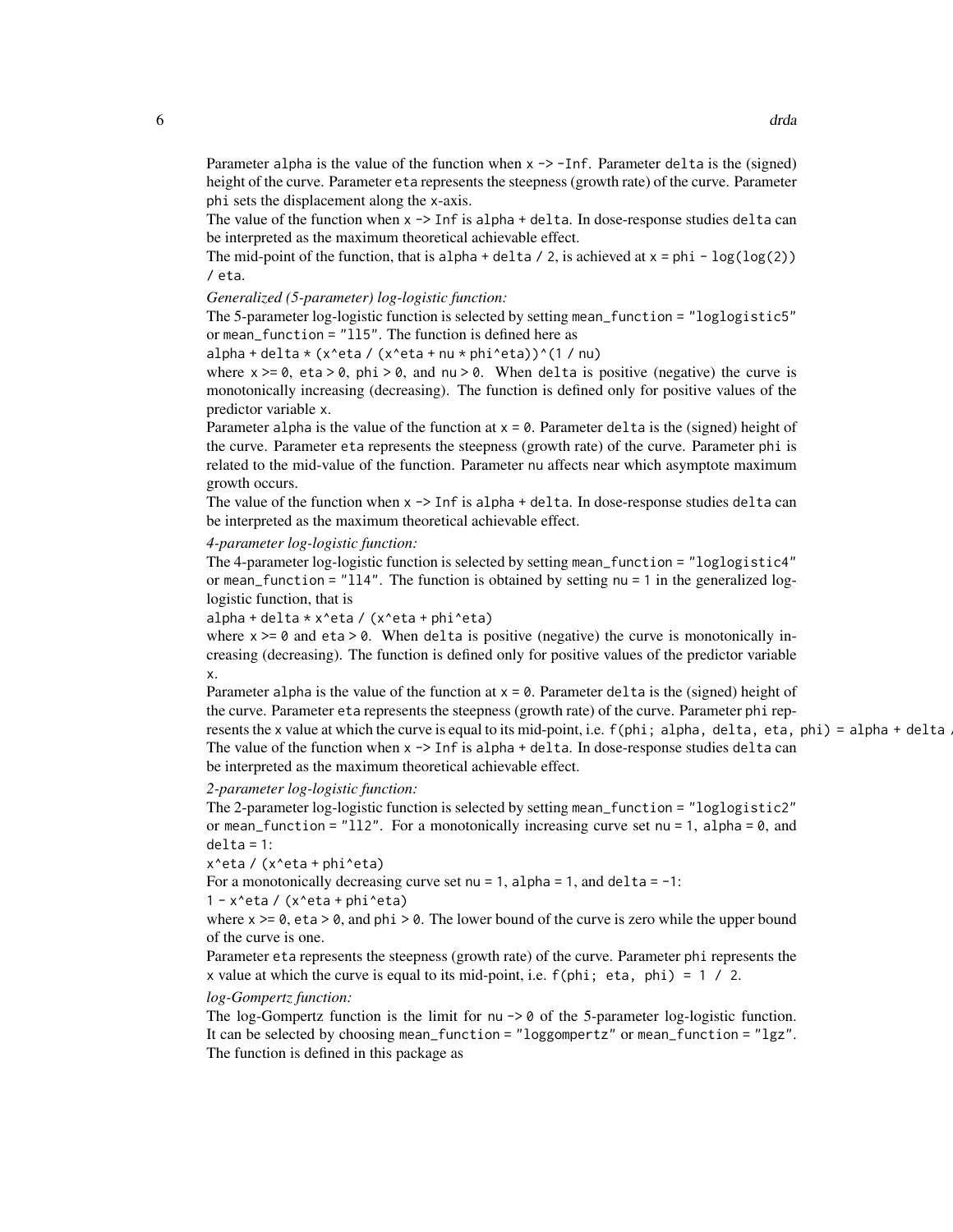<span id="page-6-0"></span> $alpha + delta * exp(-(\pi h i / x)^{\text{def}})$ 

where  $x > 0$ , eta  $> 0$ , and phi  $> 0$ . Note that the limit for  $x \rightarrow 0$  is alpha. When delta is positive (negative) the curve is monotonically increasing (decreasing). The function is defined only for positive values of the predictor variable x.

Parameter alpha is the value of the function at  $x = 0$ . Parameter delta is the (signed) height of the curve. Parameter eta represents the steepness (growth rate) of the curve. Parameter phi sets the displacement along the x-axis.

The value of the function when  $x \rightarrow$  Inf is alpha + delta. In dose-response studies delta can be interpreted as the maximum theoretical achievable effect.

*Constrained optimization:*

It is possible to search for the maximum likelihood estimates within pre-specified interval regions.

*Note*: Hypothesis testing is not available for constrained estimates because asymptotic approximations might not be valid.

# Value

An object of class drda and model\_fit, where model is the chosen mean function. It is a list containing the following components:

converged boolean value assessing if the optimization algorithm converged or not.

iterations total number of iterations performed by the optimization algorithm

constrained boolean value set to TRUE if optimization was constrained.

estimated boolean vector indicating which parameters were estimated from the data.

coefficients maximum likelihood estimates of the model parameters.

rss minimum value (found) of the residual sum of squares.

df.residuals residual degrees of freedom.

fitted.values fitted mean values.

residuals residuals, that is response minus fitted values.

weights (only for weighted fits) the specified weights.

mean\_function model that was used for fitting.

n effective sample size.

sigma corrected maximum likelihood estimate of the standard deviation.

loglik maximum value (found) of the log-likelihood function.

**fisher.info** observed Fisher information matrix evaluated at the maximum likelihood estimator.

vcov approximate variance-covariance matrix of the model parameters.

call the matched call.

terms the [terms](#page-0-0) object used.

model the model frame used.

**na.action** (where relevant) information returned by model. frame on the special handling of NAs.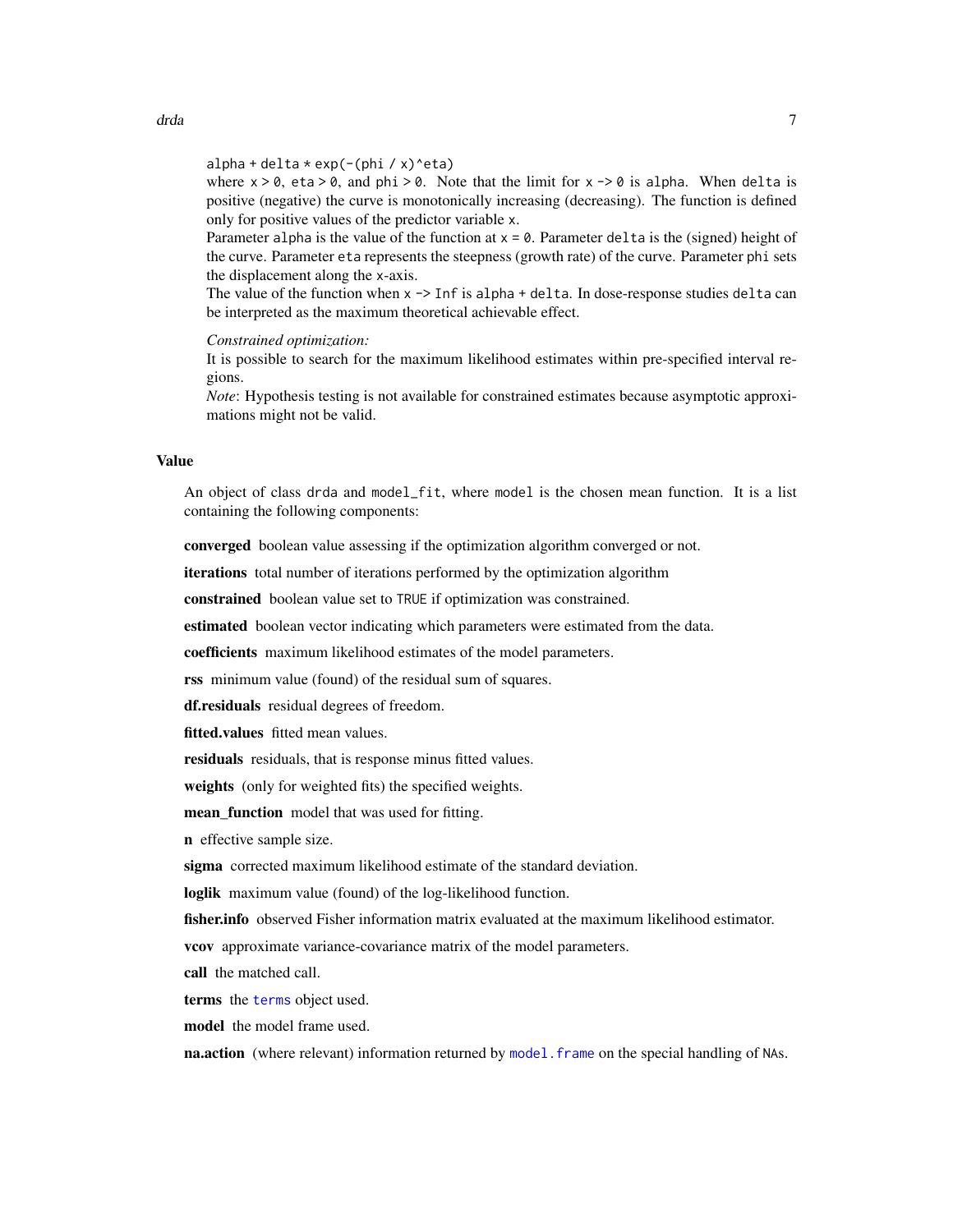# Examples

```
# by default `drda` uses a 4-parameter logistic function for model fitting
fit14 <- drda(response ~ log_dose, data = voropm2)
# get a general overview of the results
summary(fit_l4)
# compare the model against a flat horizontal line and the full model
anova(fit_l4)
# 5-parameter logistic curve appears to be a better model
fit_l5 <- drda(response ~ log_dose, data = voropm2, mean_function = "l5")
plot(fit_l4, fit_l5)
# fit a 2-parameter logistic function
fit<sub>12</sub> \le drda(response \sim log<sub>1</sub>dose, data = voropm2, mean<sub>1</sub>function = "12")
# compare our models
anova(fit_l2, fit_l4)
# use log-logistic functions when utilizing doses (instead of log-doses)
# here we show the use of other arguments as well
fit\_115 \leq - drda(
 response \sim dose, weights = weight, data = voropm2,
 mean_function = "loglogistic5", lower_bound = c(0.5, -1.5, 0, -Inf, 0.25),
 upper_bound = c(1.5, 0.5, 5, Inf, 3), start = c(1, -1, 3, 100, 1),
 max_iter = 10000
)
# note that the maximum likelihood estimate is outside the region of
# optimization: not only the variance-covariance matrix is now singular but
# asymptotic assumptions do not hold anymore.
```
effective\_dose *Effective dose*

# Description

Estimate effective doses, that is the x values for which  $f(x) = y$ .

#### Usage

```
effective_dose(object, y, type, level)
```
# Arguments

| object | fit object as returned by drda.                                  |
|--------|------------------------------------------------------------------|
| v.     | numeric vector with response levels (default 0.5).               |
| type   | character string with either "relative" (default) or "absolute". |
| level  | level of confidence intervals (default 0.95).                    |

<span id="page-7-0"></span>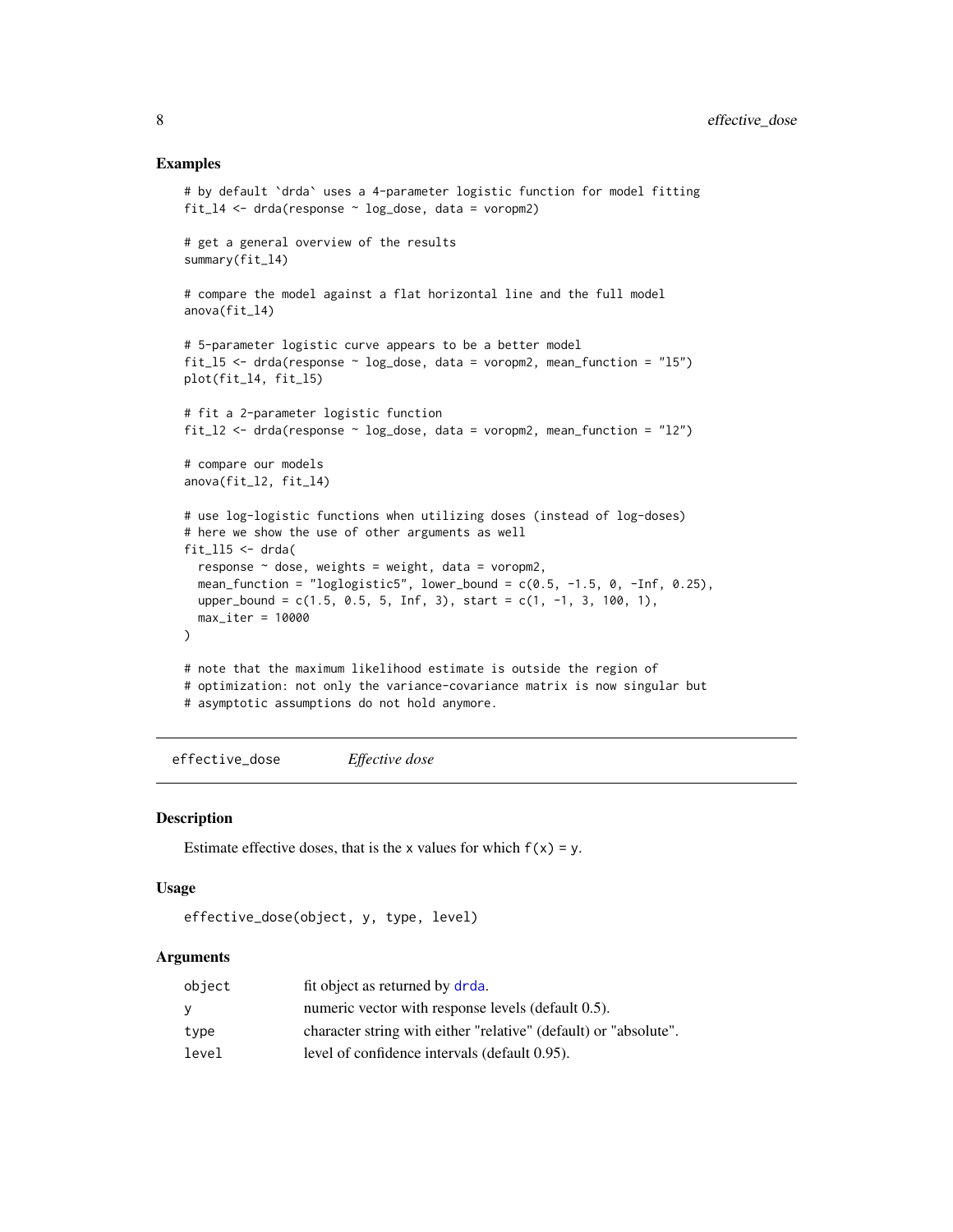# <span id="page-8-0"></span>gompertz\_fn 9

# Details

Given a fitted model  $f(x;$  theta) we seek the values x at which the function is equal to the specified response values.

If responses are given on a relative scale (type = "relative"), then y is expected to range in the interval  $(0, 1)$ .

If responses are given on an absolute scale (type = "absolute"), then y is free to vary on the whole real line. Note, however, that the solution does not exist when y is not in the image of the function.

# Value

Numeric matrix with the effective doses and the corresponding confidence intervals. Each row is associated with each value of y.

# Examples

```
drda_fit <- drda(response ~ log_dose, data = voropm2)
effective_dose(drda_fit)
```

```
# relative values are given on the (0, 1) range
effective\_dose(drda\_fit, y = c(0.2, 0.8))
```

```
# explicitly say when we are using actual response values
effective_dose(drda_fit, y = c(0.2, 0.8), type = "absolute")
```

```
# use a different confidence level
effective_dose(drda_fit, y = 0.6, level = 0.8)
```
gompertz\_fn *Gompertz function*

#### Description

Evaluate at a particular set of parameters the Gompertz function.

# Usage

gompertz\_fn(x, theta)

### Arguments

| X     | numeric vector at which the Gompertz function is to be evaluated.                 |
|-------|-----------------------------------------------------------------------------------|
| theta | numeric vector with the four parameters in the form c(alpha, delta, eta,<br>phi). |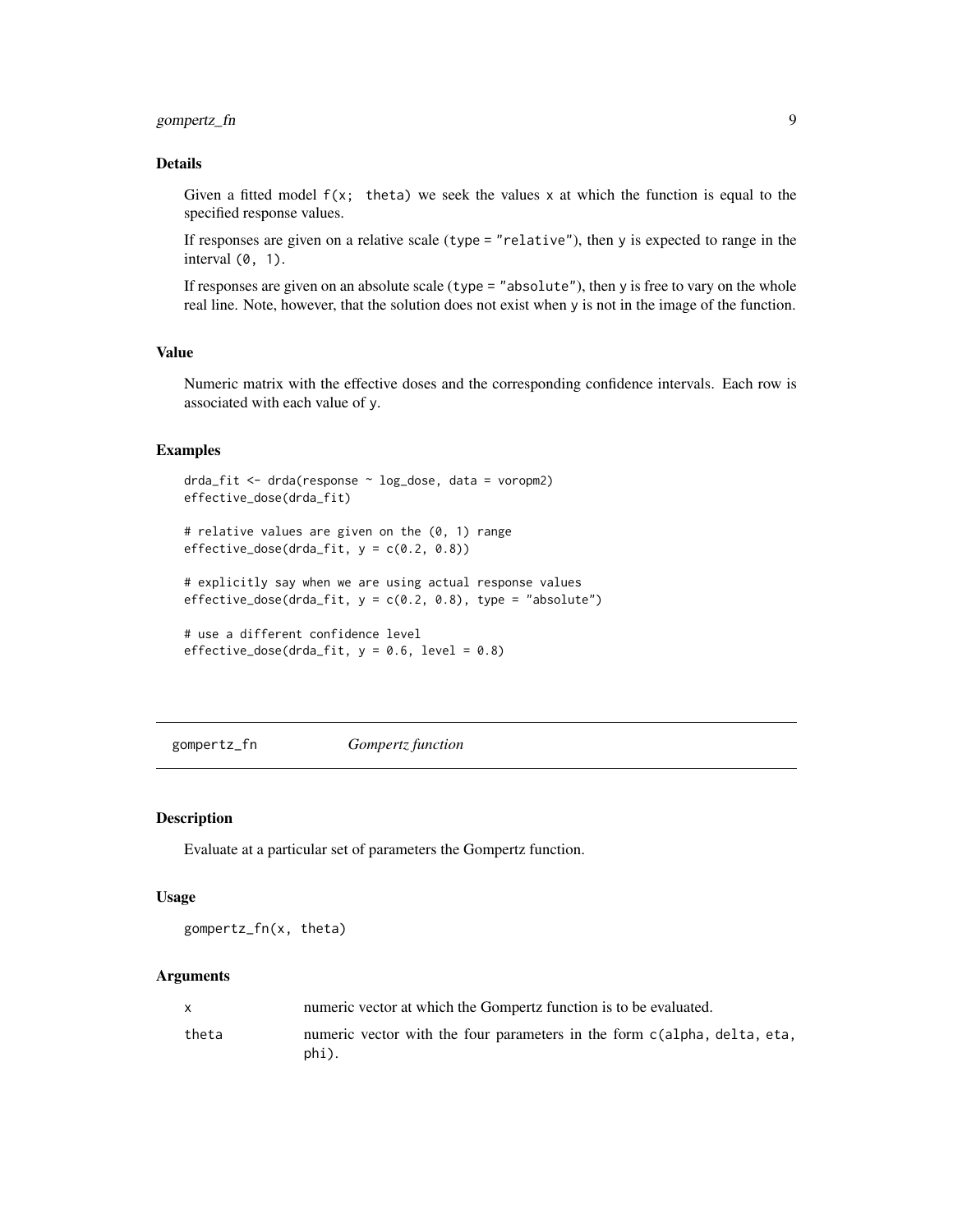```
The Gompertz function f(x; \theta) is defined here as
g(x; \theta) = \exp(-\exp(-\theta x + (x - \phi) - \theta)) f(x; \theta) = \theta x + \theta y + \theta y + \theta zwhere theta = c(alpha, delta, eta, phi), alpha is the value of the function when x \rightarrow -Inf,
delta is the (signed) height of the curve, eta > 0 is the steepness of the curve or growth rate, and
phi is related with the value of function at x = 0.
```
When  $delta < 0$  the curve is monotonically decreasing while it is monotonically increasing for  $delta > 0$ .

# Value

Numeric vector of the same length of x with the values of the Gompertz function.

gompertz\_gradient *Gompertz function gradient and Hessian*

# Description

Evaluate at a particular set of parameters the gradient and Hessian of the Gompertz function.

#### Usage

```
gompertz_gradient(x, theta)
gompertz_hessian(x, theta)
gompertz_gradient_hessian(x, theta)
```
# Arguments

|       | numeric vector at which the function is to be evaluated.                          |
|-------|-----------------------------------------------------------------------------------|
| theta | numeric vector with the four parameters in the form c(alpha, delta, eta,<br>phi). |

# Details

The Gompertz function  $f(x; t)$  theta) is defined here as  $g(x; \theta) = \exp(-\exp(-\theta x + (x - \phi) - \theta)) f(x; \theta) = \sin(\theta x + \theta)$  alpha + delta  $g(x; \theta)$ where theta =  $c$ (alpha, delta, eta, phi) and eta > 0. When delta is positive (negative) the curve is monotonically increasing (decreasing).

# Value

Gradient or Hessian evaluated at the specified point.

<span id="page-9-0"></span>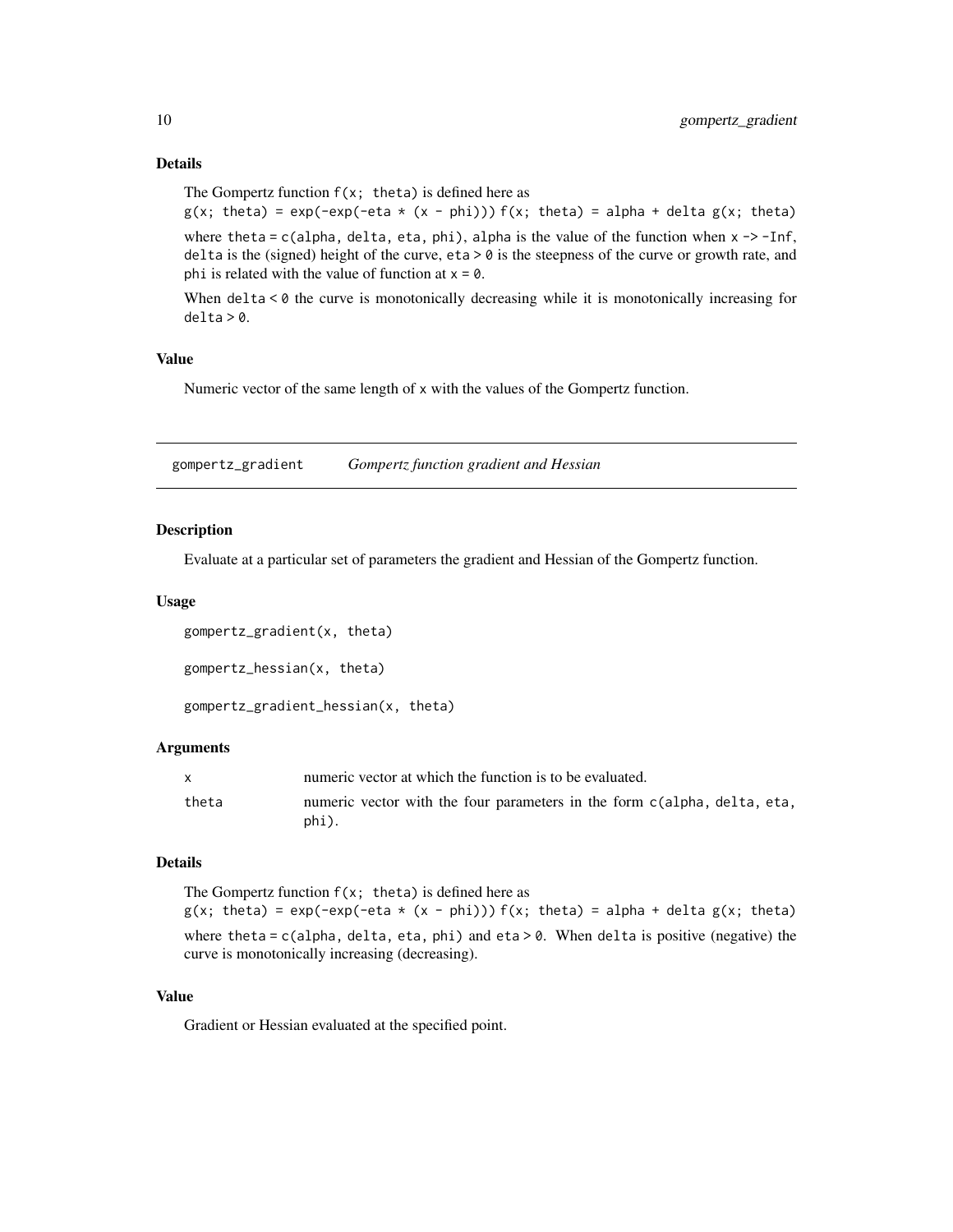# <span id="page-10-0"></span>Description

Evaluate at a particular set of parameters the gradient and Hessian of the Gompertz function.

# Usage

```
gompertz_gradient_2(x, theta)
gompertz_hessian_2(x, theta)
gompertz_gradient_hessian_2(x, theta)
```
# Arguments

|       | numeric vector at which the function is to be evaluated.                          |
|-------|-----------------------------------------------------------------------------------|
| theta | numeric vector with the four parameters in the form c(alpha, delta, eta,<br>phi). |

# Details

The Gompertz function  $f(x; \theta)$  is defined here as  $g(x; \theta) = \exp(-\exp(-\theta x + (x - \phi) - \theta)) f(x; \theta) = \sin(\theta x + \theta)$  + delta  $g(x; \theta)$  theta)

where theta =  $c$ (alpha, delta, eta, phi) and eta > 0. When delta is positive (negative) the curve is monotonically increasing (decreasing).

This set of functions use a different parameterization from link[drda]{gompertz\_gradient}. To avoid the non-negative constraints of parameters, the gradient and Hessian computed here are for the function with  $eta2 = log(\eta)$ .

Note that argument theta is on the original scale and not on the log scale.

#### Value

Gradient or Hessian of the alternative parameterization evaluated at the specified point.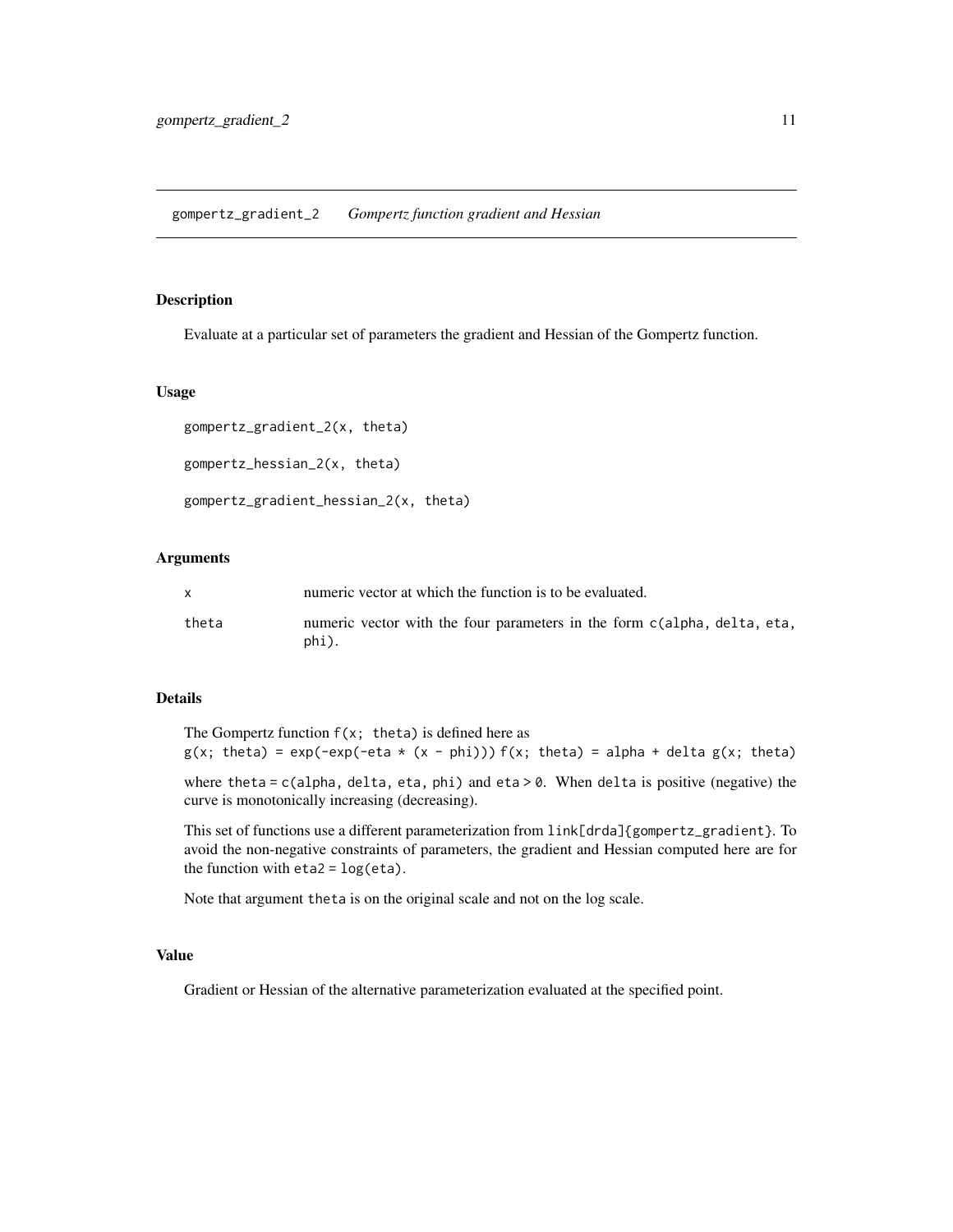<span id="page-11-0"></span>loggompertz\_fn *log-Gompertz function*

# Description

Evaluate at a particular set of parameters the log-Gompertz function.

# Usage

```
loggompertz_fn(x, theta)
```
# Arguments

|       | numeric vector at which the function is to be evaluated.                          |
|-------|-----------------------------------------------------------------------------------|
| theta | numeric vector with the four parameters in the form c(alpha, delta, eta,<br>phi). |

# Details

The log-Gompertz function  $f(x; \theta)$  is defined here as  $f(x; \text{theta}) = \text{alpha} + \text{delta} \exp(-(\text{phi} / x)^{2} \text{eta})$ where  $x \ge 0$ , theta = c(alpha, delta, eta, phi), eta > 0, and phi > 0. By convention we set

 $f(0; \text{theta}) = \lim_{x \to \infty} \{x \rightarrow 0\} f(x; \text{theta}) = \text{alpha}.$ 

# Value

Numeric vector of the same length of x with the values of the log-logistic function.

loggompertz\_gradient *Log-Gompertz function gradient and Hessian*

# Description

Evaluate at a particular set of parameters the gradient and Hessian of the log-Gompertz function.

# Usage

```
loggompertz_gradient(x, theta)
```

```
loggompertz_hessian(x, theta)
```
loggompertz\_gradient\_hessian(x, theta)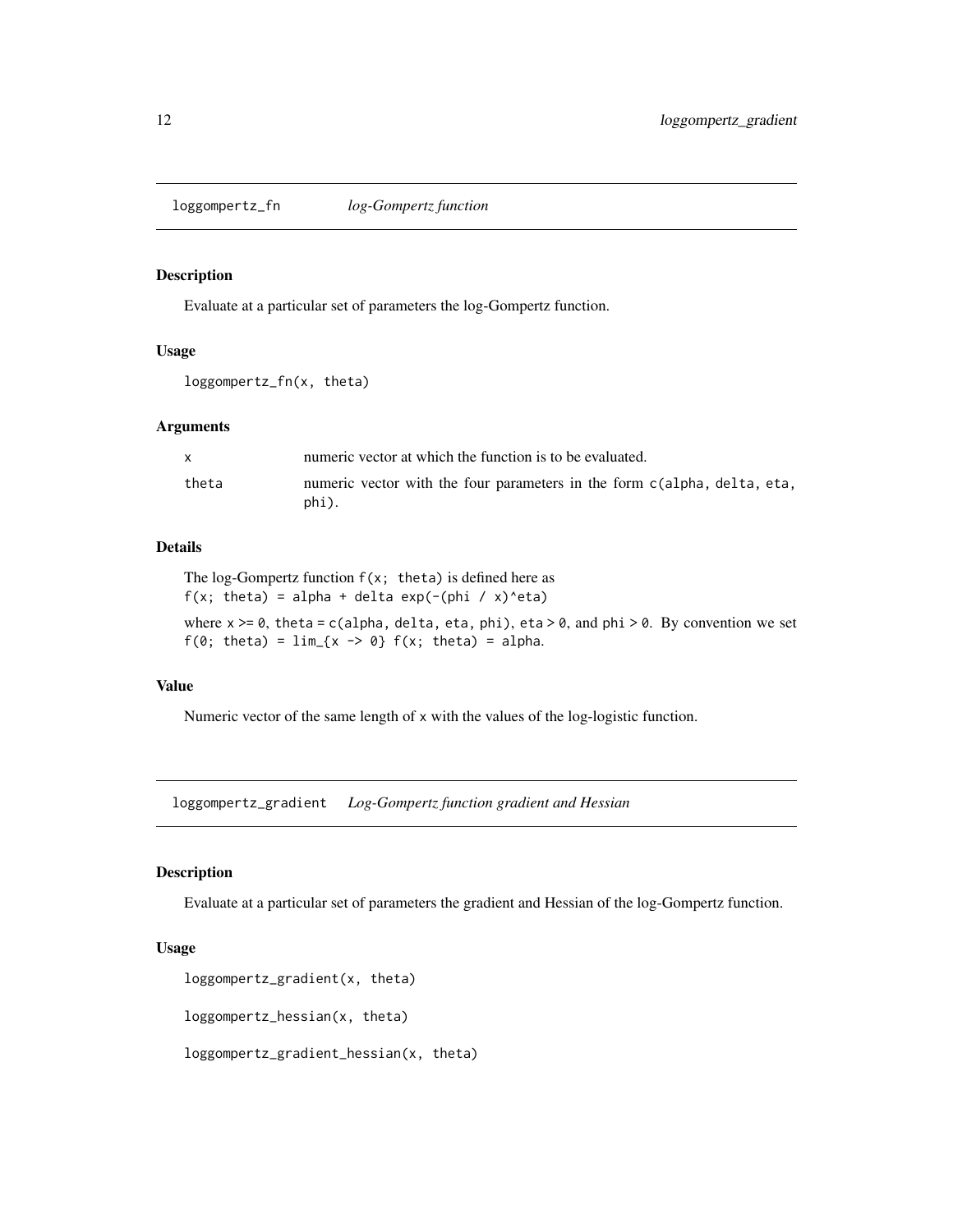#### <span id="page-12-0"></span>Arguments

| $\mathsf{x}$ | numeric vector at which the function is to be evaluated.                          |
|--------------|-----------------------------------------------------------------------------------|
| theta        | numeric vector with the four parameters in the form c(alpha, delta, eta,<br>phi). |

# Details

The log-Gompertz function  $f(x; t)$  the ta) is defined here as  $f(x; theta) = alpha + delta exp(-(phi / x)^{eta})$ where  $x \ge 0$ , theta = c(alpha, delta, eta, phi), eta > 0, and phi > 0. By convention we set  $f(0; \text{ theta}) = \lim_{x \to \infty} \{x \rightarrow 0\} f(x; \text{ theta}) = \text{alpha}.$ 

# Value

Gradient or Hessian evaluated at the specified point.

loggompertz\_gradient\_2

```
Log-Gompertz function gradient and Hessian
```
#### Description

Evaluate at a particular set of parameters the gradient and Hessian of the log-Gompertz function.

# Usage

```
loggompertz_gradient_2(x, theta)
```

```
loggompertz_hessian_2(x, theta)
```
loggompertz\_gradient\_hessian\_2(x, theta)

### Arguments

|       | numeric vector at which the function is to be evaluated.                          |
|-------|-----------------------------------------------------------------------------------|
| theta | numeric vector with the four parameters in the form c(alpha, delta, eta,<br>phi). |

# Details

```
The log-Gompertz function f(x; t) the ta) is defined here as
f(x; \text{theta}) = \text{alpha} + \text{delta} \exp(-(\text{phi} / x)^{2} \text{eta})where x \ge 0, theta = c(alpha, delta, eta, phi), eta > 0, and phi > 0. By convention we set
f(0; \text{theta}) = \lim_{x \to \infty} x \to 0 f(x; \text{theta}) = \text{alpha}.
```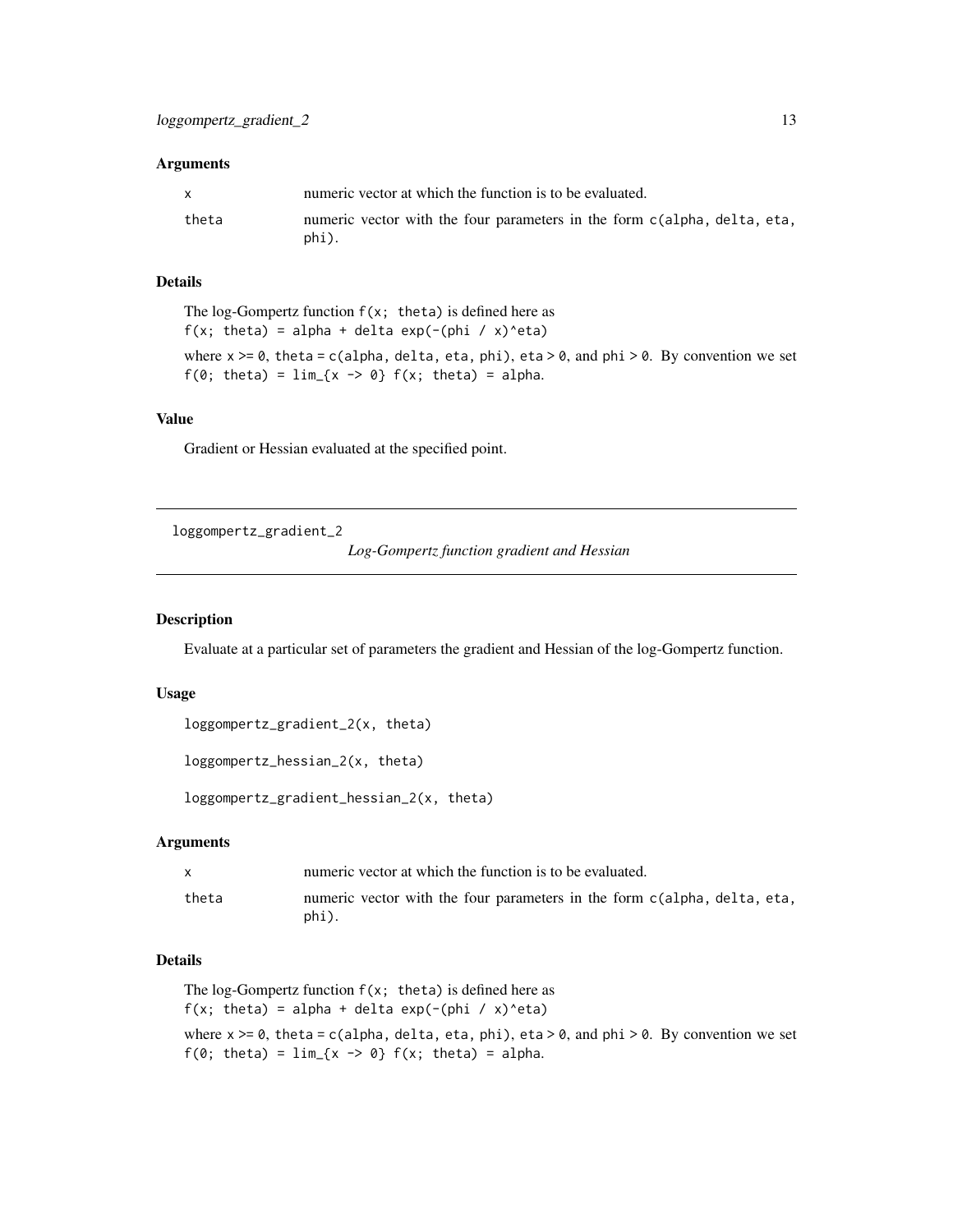This set of functions use a different parameterization from  $link[drda]{loggompertz\_gradient}$ . To avoid the non-negative constraints of parameters, the gradient and Hessian computed here are for the function with  $eta2 = log(tta)$  and  $phi2 = log(phi)$ .

Note that argument theta is on the original scale and not on the log scale.

# Value

Gradient or Hessian of the alternative parameterization evaluated at the specified point.

logistic2\_fn *2-parameter logistic function*

# Description

Evaluate at a particular set of parameters the 2-parameter logistic function.

#### Usage

```
logistic2_fn(x, theta)
```
## Arguments

| X     | numeric vector at which the logistic function is to be evaluated.                                                                                         |
|-------|-----------------------------------------------------------------------------------------------------------------------------------------------------------|
| theta | numeric vector with the four parameters in the form c(alpha, delta, eta,<br>phi). alpha can only be equal to 0 or 1 while delta can only be equal to 1 or |

#### Details

The 2-parameter logistic function  $f(x;$  theta) is defined here as  $g(x; \theta) = 1 / (1 + \exp(-\theta) + \exp(-\theta))$  f(x; theta) = alpha + delta  $g(x; \theta)$ 

where theta = c(alpha, delta, eta, phi) and eta > 0. Only eta and phi are free to vary (therefore the name) while vector  $c$ (alpha, delta) is constrained to be either  $c$ (0, 1) (monotonically increasing curve) or c(1, -1) (monotonically decreasing curve).

This function allows values other than 0, 1, -1 for alpha and delta but will coerce them to their proper constraints.

# Value

Numeric vector of the same length of x with the values of the logistic function.

<span id="page-13-0"></span>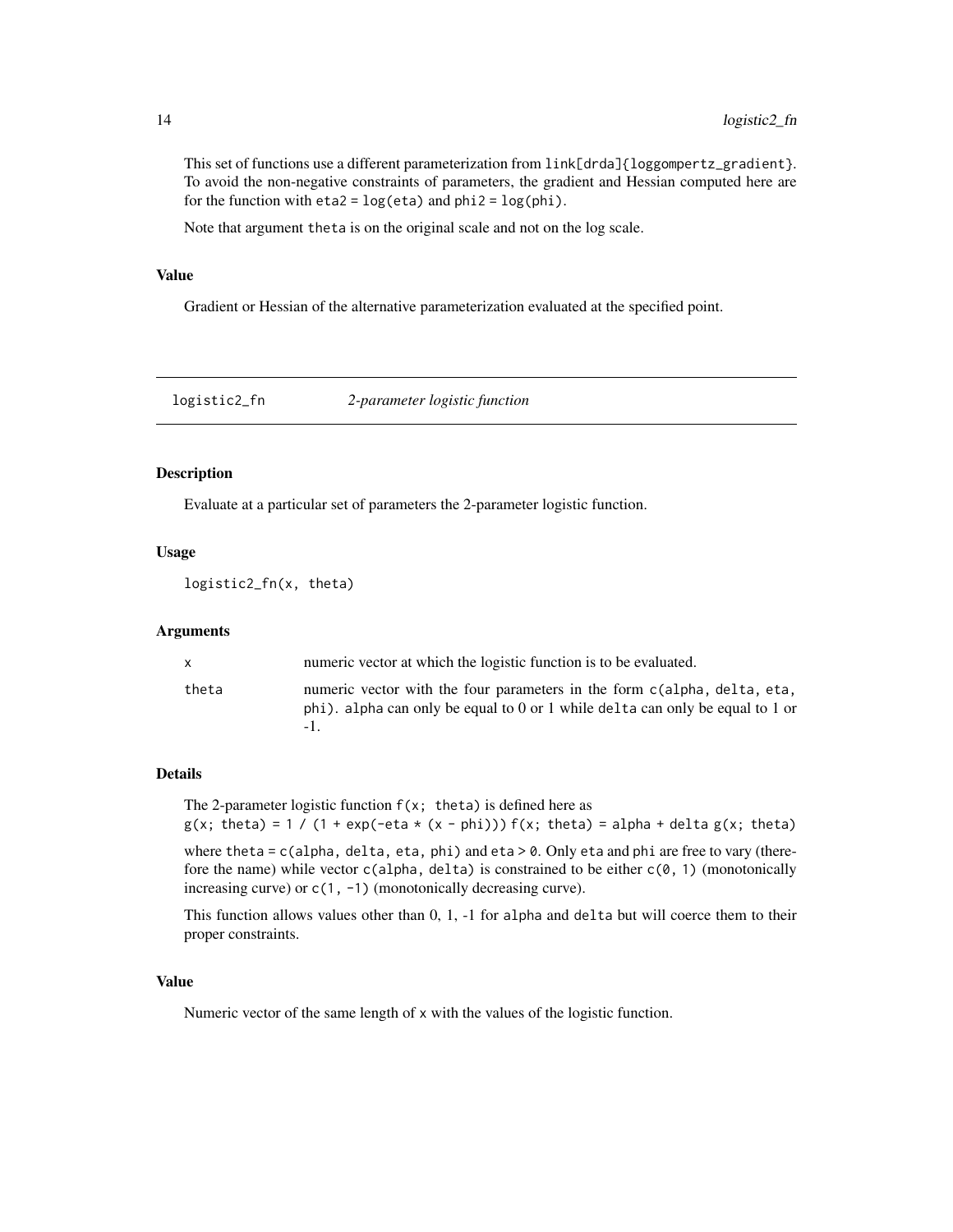<span id="page-14-0"></span>logistic2\_gradient *2-parameter logistic function gradient and Hessian*

#### Description

Evaluate at a particular set of parameters the gradient and Hessian of the 2-parameter logistic function.

#### Usage

```
logistic2_gradient(x, theta, delta)
logistic2_hessian(x, theta, delta)
logistic2_gradient_hessian(x, theta, delta)
```
#### Arguments

| X     | numeric vector at which the function is to be evaluated.        |
|-------|-----------------------------------------------------------------|
| theta | numeric vector with the two parameters in the form c(eta, phi). |
| delta | value of delta parameter (either 1 or -1).                      |

# Details

The 2-parameter logistic function  $f(x; t)$  theta) is defined here as  $g(x; \theta) = 1 / (1 + \exp(-\theta t \cdot x - \phi h))) f(x; \theta) = \alpha \cdot \theta + \theta \cdot \theta$  + delta  $g(x; \theta)$ where theta =  $c$ (alpha, delta, eta, phi) and eta > 0. Only eta and phi are free to vary (therefore the name) while vector  $c($ alpha, delta) is constrained to be either  $c(0, 1)$  (monotonically

# Value

Gradient or Hessian evaluated at the specified point.

increasing curve) or  $c(1, -1)$  (monotonically decreasing curve).

logistic2\_gradient\_2 *2-parameter logistic function gradient and Hessian*

# Description

Evaluate at a particular set of parameters the gradient and Hessian of the 2-parameter logistic function.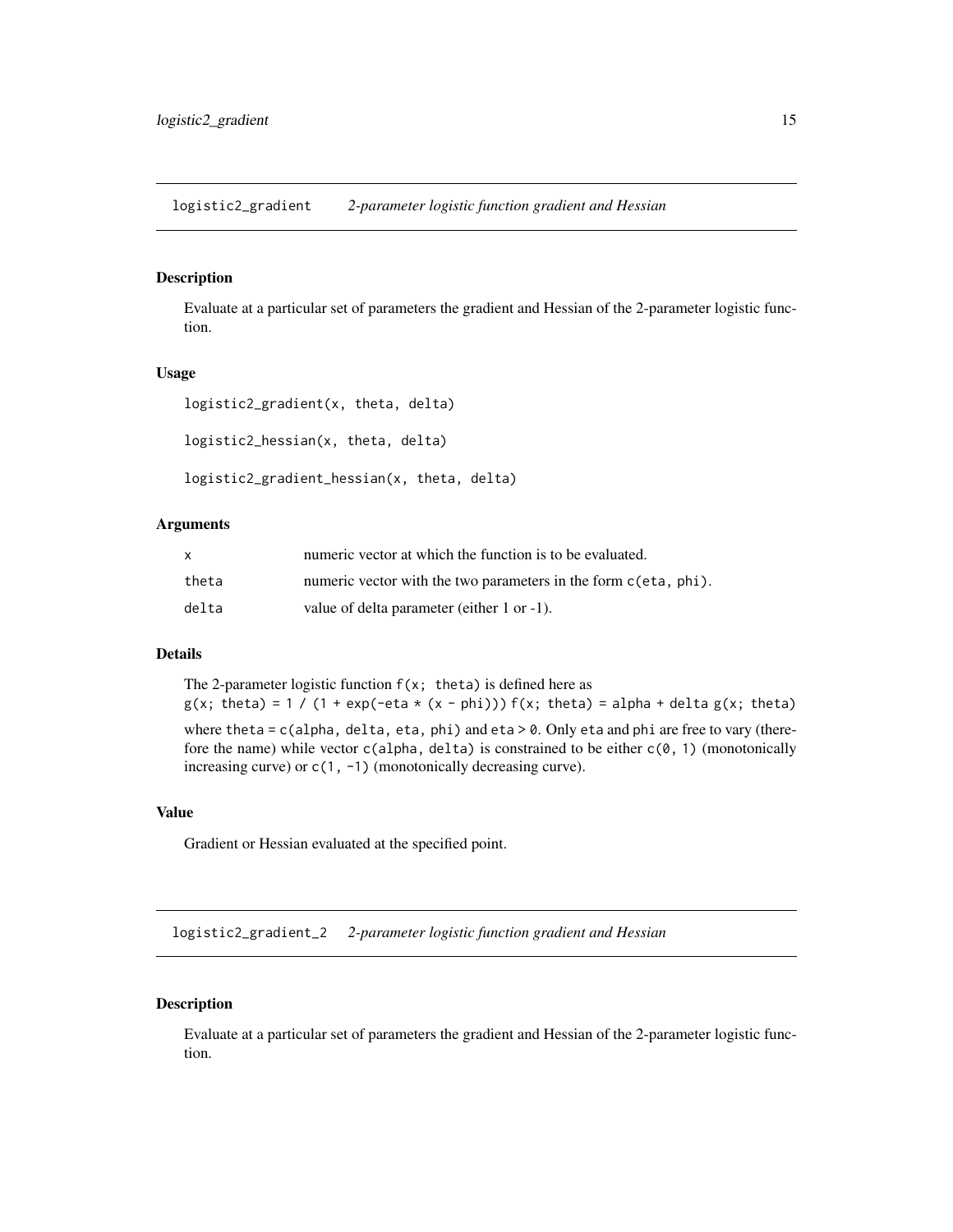### <span id="page-15-0"></span>Usage

```
logistic2_gradient_2(x, theta, delta)
logistic2_hessian_2(x, theta, delta)
logistic2_gradient_hessian_2(x, theta, delta)
```
# Arguments

| x     | numeric vector at which the function is to be evaluated.        |
|-------|-----------------------------------------------------------------|
| theta | numeric vector with the two parameters in the form c(eta, phi). |
| delta | value of delta parameter (either 1 or -1).                      |

#### Details

The 2-parameter logistic function  $f(x; \theta)$  is defined here as  $g(x; \theta) = 1 / (1 + \exp(-\theta t + \theta x))$  f(x; theta) = alpha + delta  $g(x; \theta)$ where theta =  $c$ (alpha, delta, eta, phi) and eta > 0. Only eta and phi are free to vary (therefore the name) while vector  $c($ alpha, delta) is constrained to be either  $c(0, 1)$  (monotonically increasing curve) or  $c(1, -1)$  (monotonically decreasing curve).

This set of functions use a different parameterization from link[drda]{logistic2\_gradient}. To avoid the non-negative constraints of parameters, the gradient and Hessian computed here are for the function with  $eta2 = log(\eta)$ .

Note that argument theta is on the original scale and not on the log scale.

# Value

Gradient or Hessian of the alternative parameterization evaluated at the specified point.

logistic4\_fn *4-parameter logistic function*

# Description

Evaluate at a particular set of parameters the 4-parameter logistic function.

# Usage

logistic4\_fn(x, theta)

# Arguments

|       | numeric vector at which the logistic function is to be evaluated.                 |
|-------|-----------------------------------------------------------------------------------|
| theta | numeric vector with the four parameters in the form c(alpha, delta, eta,<br>phi). |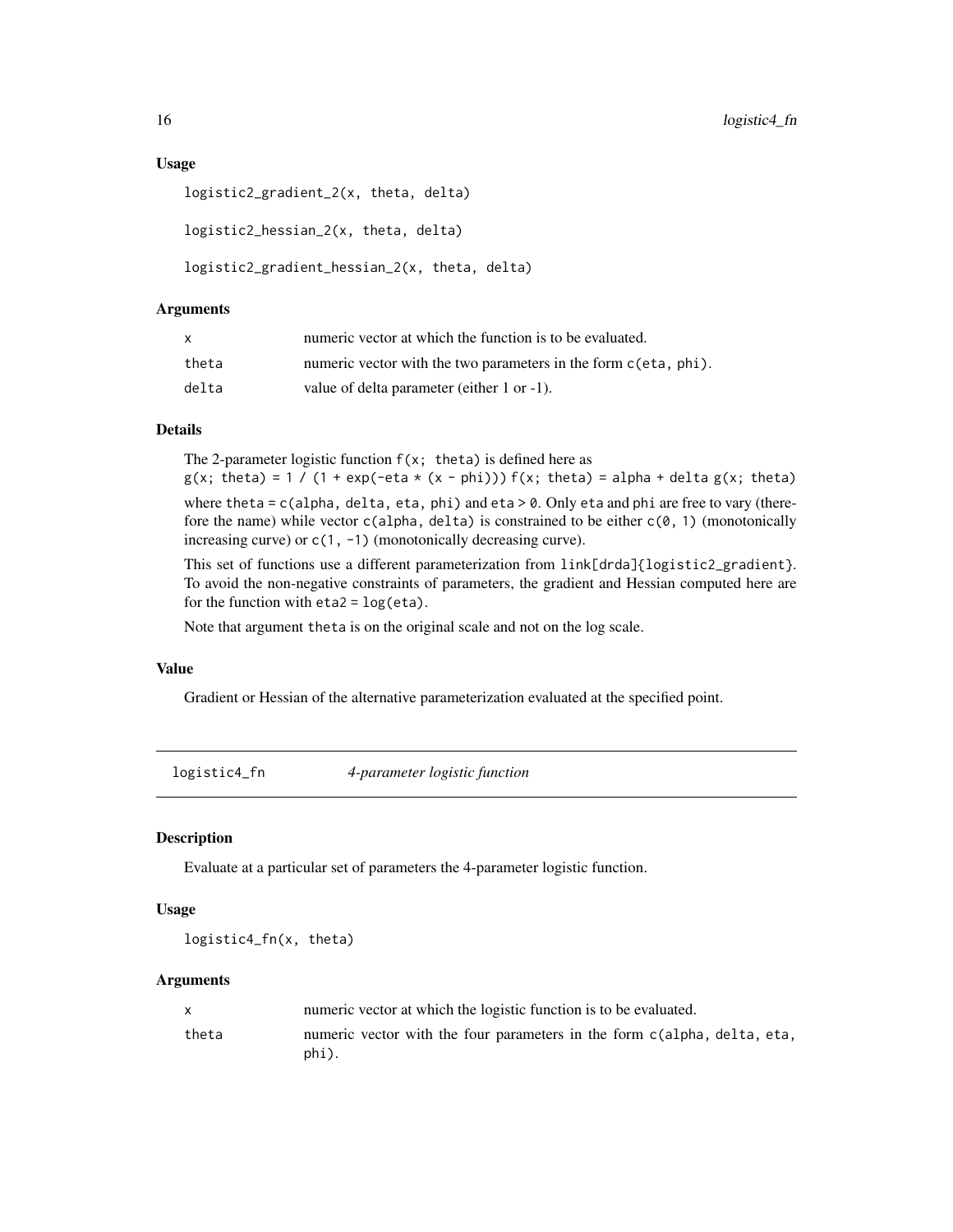# <span id="page-16-0"></span>Details

The 4-parameter logistic function  $f(x; \theta)$  is defined here as

 $g(x; \text{ theta}) = 1 / (1 + \exp(-\text{eta} \times (x - \text{phi}))) f(x; \text{ theta}) = \text{alpha} + \text{delta} g(x; \text{ theta})$ where theta =  $c$ (alpha, delta, eta, phi), alpha is the value of the function when  $x \rightarrow -Inf$ , delta is the (signed) height of the curve, eta  $> 0$  is the steepness of the curve or growth rate (also known as the Hill coefficient), and phi is the value of x at which the curve is equal to its mid-point.

When delta < 0 the curve is monotonically decreasing while it is monotonically increasing for  $delta > 0$ .

The mid-point  $f(\phi h)$ ; theta) is equal to alpha + delta / 2 while the value of the function for x -> Inf is alpha + delta.

# Value

Numeric vector of the same length of x with the values of the logistic function.

logistic4\_gradient *4-parameter logistic function gradient and Hessian*

# Description

Evaluate at a particular set of parameters the gradient and Hessian of the 4-parameter logistic function.

#### Usage

logistic4\_gradient(x, theta)

```
logistic4_hessian(x, theta)
```

```
logistic4_gradient_hessian(x, theta)
```
# Arguments

| $\mathsf{x}$ | numeric vector at which the function is to be evaluated.                          |
|--------------|-----------------------------------------------------------------------------------|
| theta        | numeric vector with the four parameters in the form c(alpha, delta, eta,<br>phi). |

# Details

The 4-parameter logistic function  $f(x; t)$  theta) is defined here as  $g(x; \theta) = 1 / (1 + \exp(-\theta t + (x - \theta) - \theta)) f(x; \theta) = \theta t + \theta t + \theta t$  = alpha + delta  $g(x; \theta)$ where theta =  $c$ (alpha, delta, eta, phi) and eta > 0. When delta is positive (negative) the curve is monotonically increasing (decreasing).

# Value

Gradient or Hessian evaluated at the specified point.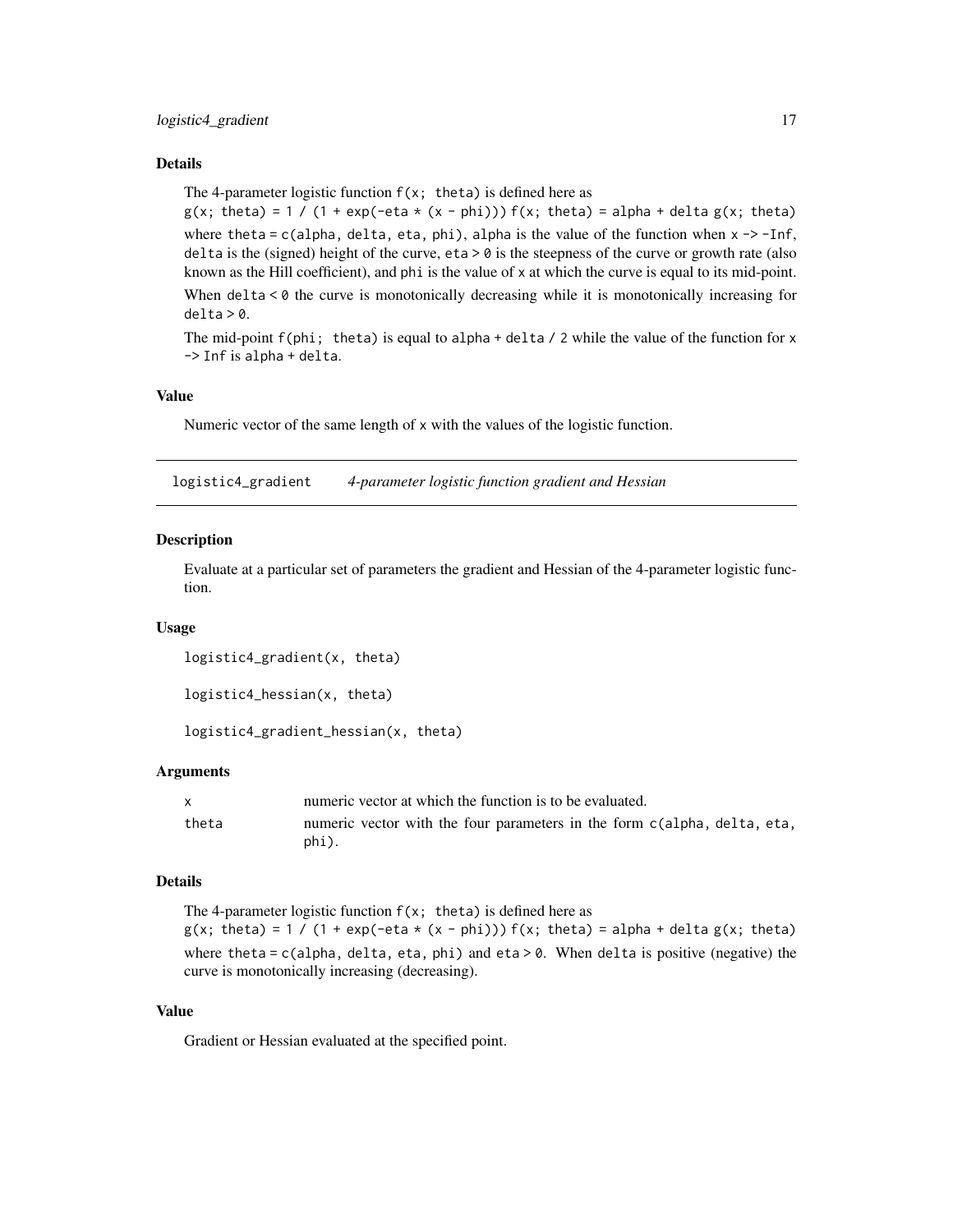<span id="page-17-0"></span>logistic4\_gradient\_2 *4-parameter logistic function gradient and Hessian*

#### Description

Evaluate at a particular set of parameters the gradient and Hessian of the 4-parameter logistic function.

# Usage

```
logistic4_gradient_2(x, theta)
logistic4_hessian_2(x, theta)
```
logistic4\_gradient\_hessian\_2(x, theta)

# Arguments

|       | numeric vector at which the function is to be evaluated.                          |
|-------|-----------------------------------------------------------------------------------|
| theta | numeric vector with the four parameters in the form c(alpha, delta, eta,<br>phi). |

### Details

The 4-parameter logistic function  $f(x; \theta)$  is defined here as  $g(x; \theta) = 1 / (1 + \exp(-\theta t + (x - \theta) - \theta)) f(x; \theta) = \theta e^{-\theta t}$  + delta  $g(x; \theta)$  theta)

where theta =  $c$ (alpha, delta, eta, phi) and eta > 0. When delta is positive (negative) the curve is monotonically increasing (decreasing).

This set of functions use a different parameterization from link[drda]{logistic4\_gradient}. To avoid the non-negative constraints of parameters, the gradient and Hessian computed here are for the function with  $eta2 = log(\eta)$ .

Note that argument theta is on the original scale and not on the log scale.

# Value

Gradient or Hessian of the alternative parameterization evaluated at the specified point.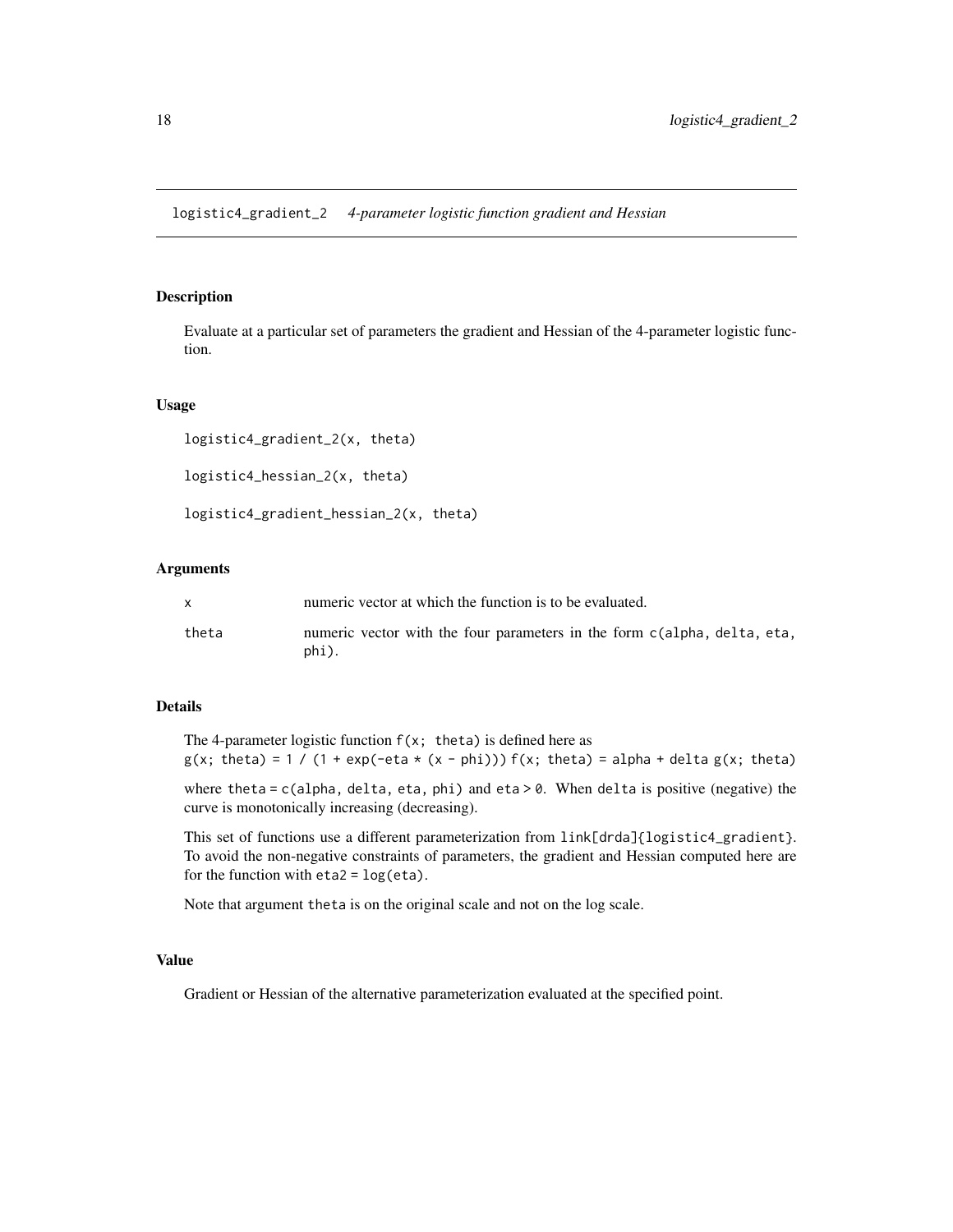<span id="page-18-0"></span>

# Description

Evaluate at a particular set of parameters the 5-parameter logistic function.

# Usage

```
logistic5_fn(x, theta)
```
# Arguments

|       | numeric vector at which the logistic function is to be evaluated.                     |
|-------|---------------------------------------------------------------------------------------|
| theta | numeric vector with the five parameters in the form c(alpha, delta, eta,<br>phi, nu). |

# Details

The 5-parameter logistic function  $f(x; \theta)$  is defined here as  $g(x; \text{ theta}) = 1 / (1 + nu * exp(-eta * (x - phi)))^(1 / nu) f(x; \text{ theta}) = alpha + delta g(x; \text{ theta})$ 

where theta =  $c$ (alpha, delta, eta, phi, nu), eta > 0, and nu > 0.

When delta is positive (negative) the curve is monotonically increasing (decreasing). When  $x \rightarrow$ -Inf the value of the function is alpha while the value of the function for  $x \rightarrow$  Inf is alpha + delta .

Parameter alpha is the value of the function when  $x \rightarrow -1$  of. Parameter delta is the (signed) height of the curve. Parameter eta represents the steepness (growth rate) of the curve. Parameter phi is related to the mid-value of the function. Parameter nu affects near which asymptote maximum growth occurs.

#### Value

Numeric vector of the same length of x with the values of the logistic function.

logistic5\_gradient *5-parameter logistic function gradient and Hessian*

#### Description

Evaluate at a particular set of parameters the gradient and Hessian of the 5-parameter logistic function.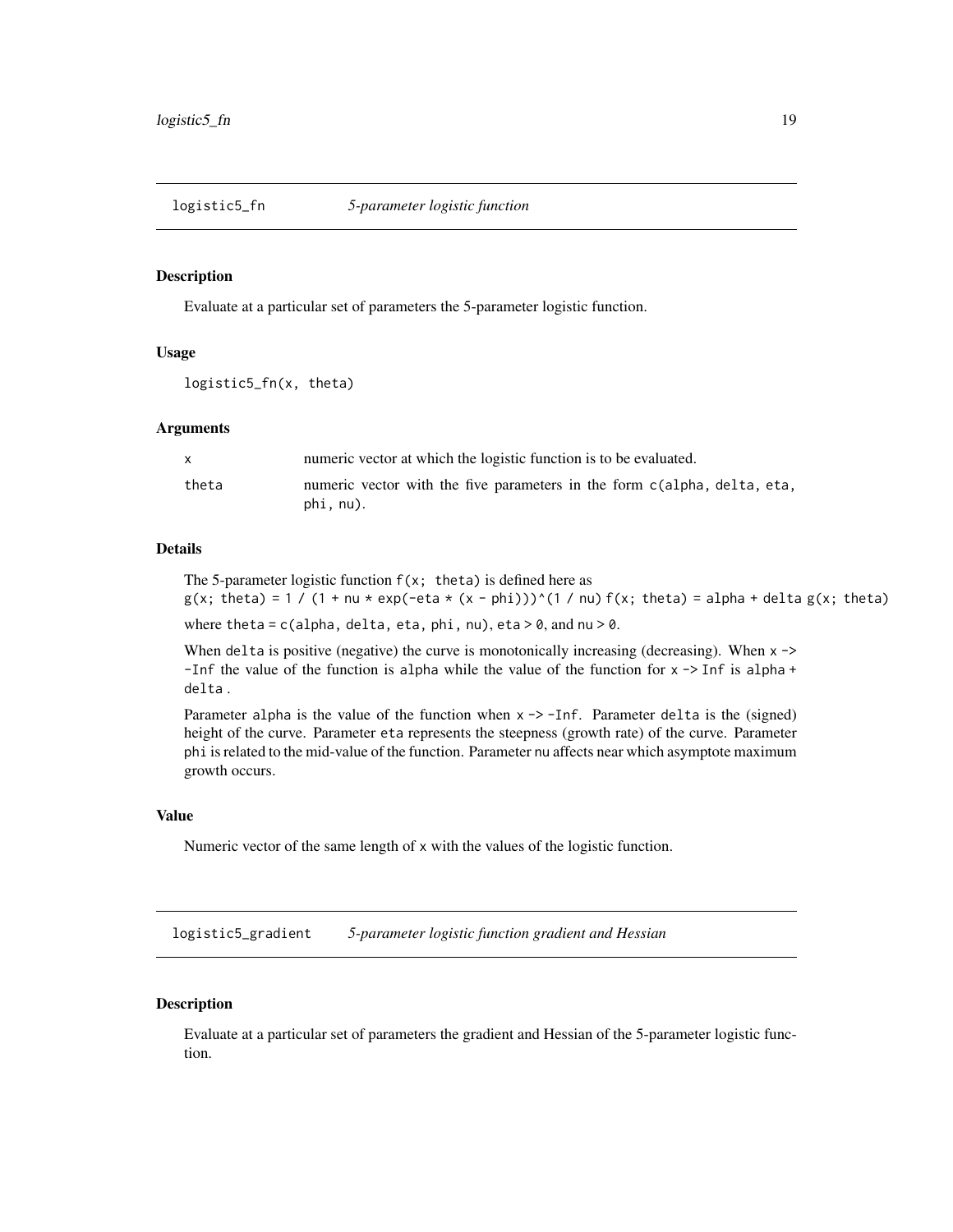# <span id="page-19-0"></span>Usage

```
logistic5_gradient(x, theta)
logistic5_hessian(x, theta)
logistic5_gradient_hessian(x, theta)
```
# Arguments

|       | numeric vector at which the function is to be evaluated.                              |
|-------|---------------------------------------------------------------------------------------|
| theta | numeric vector with the five parameters in the form c(alpha, delta, eta,<br>phi, nu). |

# Details

The 5-parameter logistic function  $f(x; \theta)$  is defined here as  $g(x; \theta) = 1 / (1 + nu \cdot exp(-eta \cdot (x - phi)))^{\alpha}(1 / nu) f(x; \theta) = alpha + delta g(x; \theta)$ where theta =  $c$ (alpha, delta, eta, phi, nu), eta > 0, and nu > 0. When delta is positive (negative) the curve is monotonically increasing (decreasing).

# Value

Gradient or Hessian evaluated at the specified point.

logistic5\_gradient\_2 *5-parameter logistic function gradient and Hessian*

# Description

Evaluate at a particular set of parameters the gradient and Hessian of the 5-parameter logistic function.

#### Usage

```
logistic5_gradient_2(x, theta)
```
logistic5\_hessian\_2(x, theta)

```
logistic5_gradient_hessian_2(x, theta)
```
# Arguments

|       | numeric vector at which the function is to be evaluated.                              |
|-------|---------------------------------------------------------------------------------------|
| theta | numeric vector with the five parameters in the form c(alpha, delta, eta,<br>phi, nu). |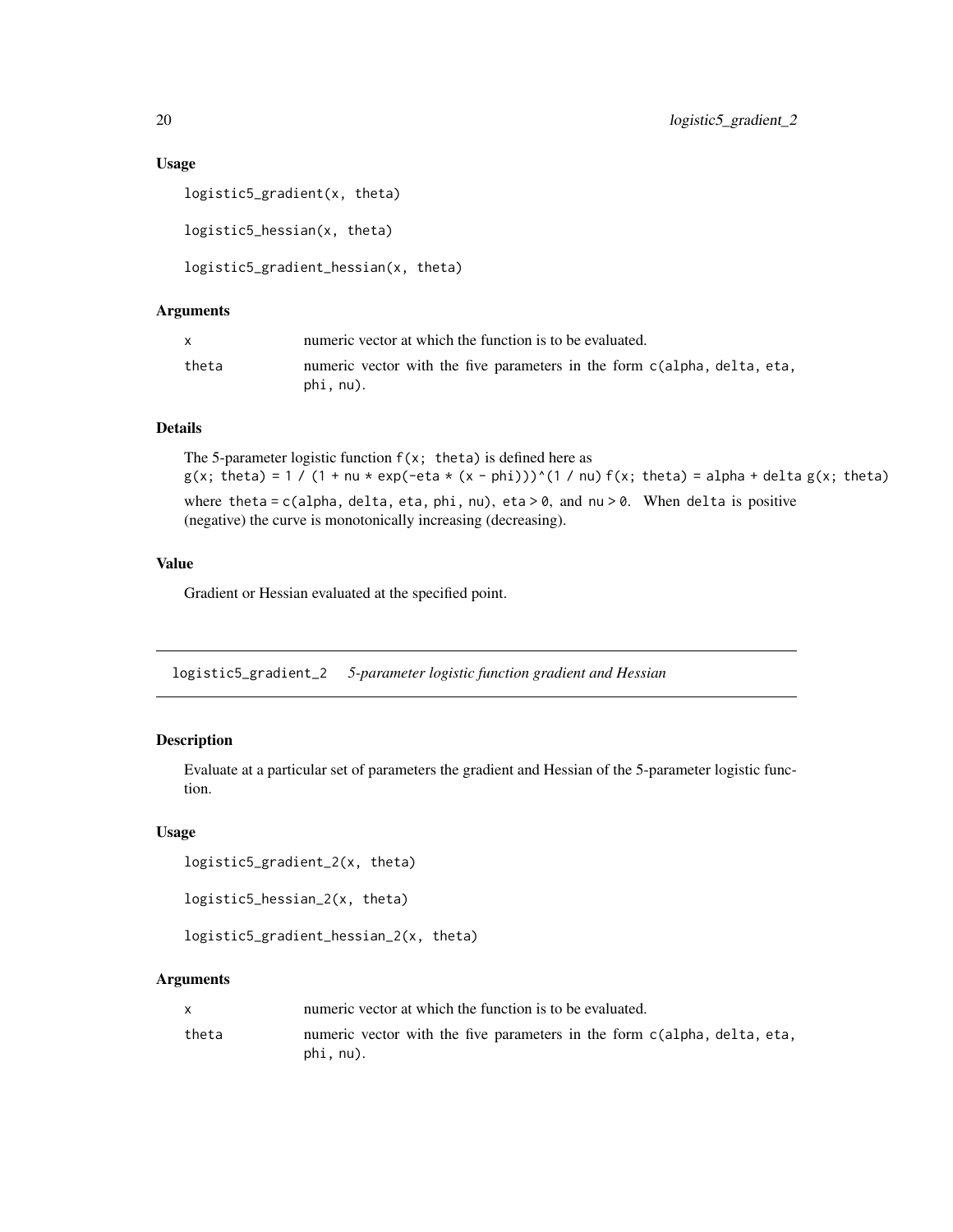#### <span id="page-20-0"></span>logistic6\_fn 21

# Details

The 5-parameter logistic function  $f(x; \theta)$  is defined here as  $g(x; \theta) = 1 / (1 + nu \cdot exp(-eta \cdot (x - phi)))^{n}(1 / nu) f(x; \theta) = alpha + delta g(x; \theta)$ where theta = c(alpha, delta, eta, phi, nu), eta  $> 0$ , and nu  $> 0$ . When delta is positive (negative) the curve is monotonically increasing (decreasing).

This set of functions use a different parameterization from link[drda]{logistic5\_gradient}. To avoid the non-negative constraints of parameters, the gradient and Hessian computed here are for the function with  $eta2 = log(tta)$  and  $nu2 = log(nu)$ .

Note that argument theta is on the original scale and not on the log scale.

# Value

Gradient or Hessian of the alternative parameterization evaluated at the specified point.

| logistic6_fn | 6-parameter logistic function |  |
|--------------|-------------------------------|--|
|              |                               |  |

# **Description**

Evaluate at a particular set of parameters the 6-parameter logistic function.

# Usage

logistic6\_fn(x, theta)

# Arguments

|       | numeric vector at which the function is to be evaluated.                     |
|-------|------------------------------------------------------------------------------|
| theta | numeric vector with the six parameters in the form c(alpha, delta, eta, phi, |
|       | nu, xi).                                                                     |

# Details

The 6-parameter logistic function  $f(x; \theta)$  is defined here as  $g(x; \theta) = 1 / (x\theta + \theta)$  +  $\theta = \theta(x; \theta)$  +  $\theta = \theta(x; \theta)$  +  $\theta = \theta(x; \theta)$  +  $\theta = \theta(x; \theta)$  +  $\theta = \theta(x; \theta)$ where theta = c(alpha, delta, eta, phi, nu, xi), eta > 0, nu > 0, and xi > 0. When delta is positive (negative) the curve is monotonically increasing (decreasing).

Parameter alpha is the value of the function when  $x \rightarrow -\text{Inf}$ . Parameter delta affects the value of the function when x -> Inf. Parameter eta represents the steepness (growth rate) of the curve. Parameter phi is related to the mid-value of the function. Parameter nu affects near which asymptote maximum growth occurs. Parameter  $x_i$  affects the value of the function when  $x \rightarrow$  Inf.

Note: The 6-parameter logistic function is over-parameterized and non-identifiable from data. It is available only for theoretical research.

#### Value

Numeric vector of the same length of x with the values of the logistic function.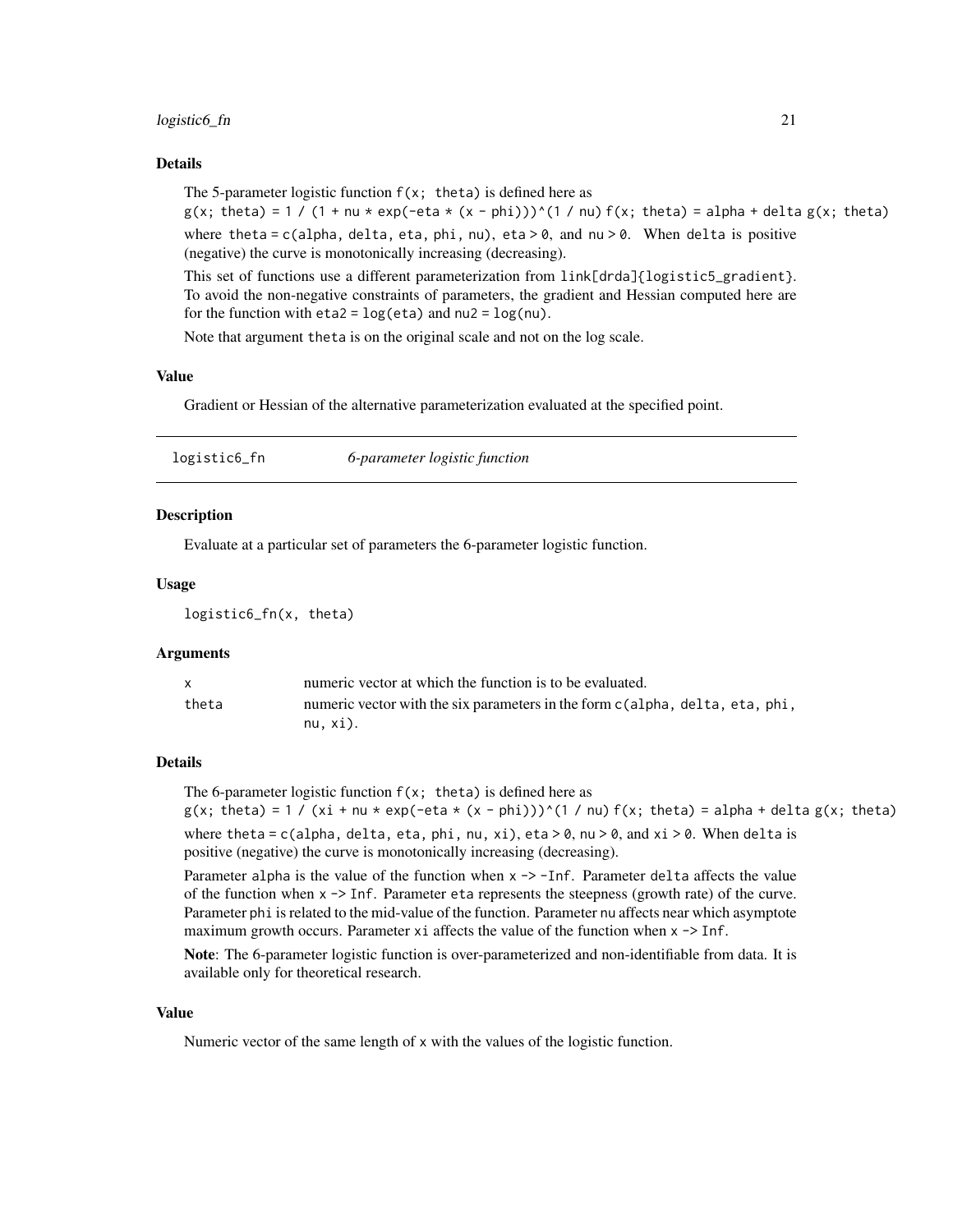<span id="page-21-0"></span>logistic6\_gradient *6-parameter logistic function gradient and Hessian*

# Description

Evaluate at a particular set of parameters the gradient and Hessian of the 6-parameter logistic function.

#### Usage

```
logistic6_gradient(x, theta)
logistic6_hessian(x, theta)
logistic6_gradient_hessian(x, theta)
```
#### Arguments

|       | numeric vector at which the function is to be evaluated.                                 |
|-------|------------------------------------------------------------------------------------------|
| theta | numeric vector with the six parameters in the form c(alpha, delta, eta, phi,<br>nu. xi). |

# Details

The 6-parameter logistic function  $f(x; t)$  theta) is defined here as  $g(x; \theta) = 1 / (x\theta + \theta \omega + \exp(-\theta \theta \alpha + (x - \theta) \theta))$ ^(1 / nu) f(x; theta) = alpha + delta g(x; theta) where theta = c(alpha, delta, eta, phi, nu, xi), eta > 0, nu > 0, and xi > 0. When delta is positive (negative) the curve is monotonically increasing (decreasing).

Note: The 6-parameter logistic function is over-parameterized and non-identifiable from data. It is available only for theoretical research.

# Value

Gradient or Hessian evaluated at the specified point.

logistic6\_gradient\_2 *6-parameter logistic function gradient and Hessian*

# Description

Evaluate at a particular set of parameters the gradient and Hessian of the 6-parameter logistic function.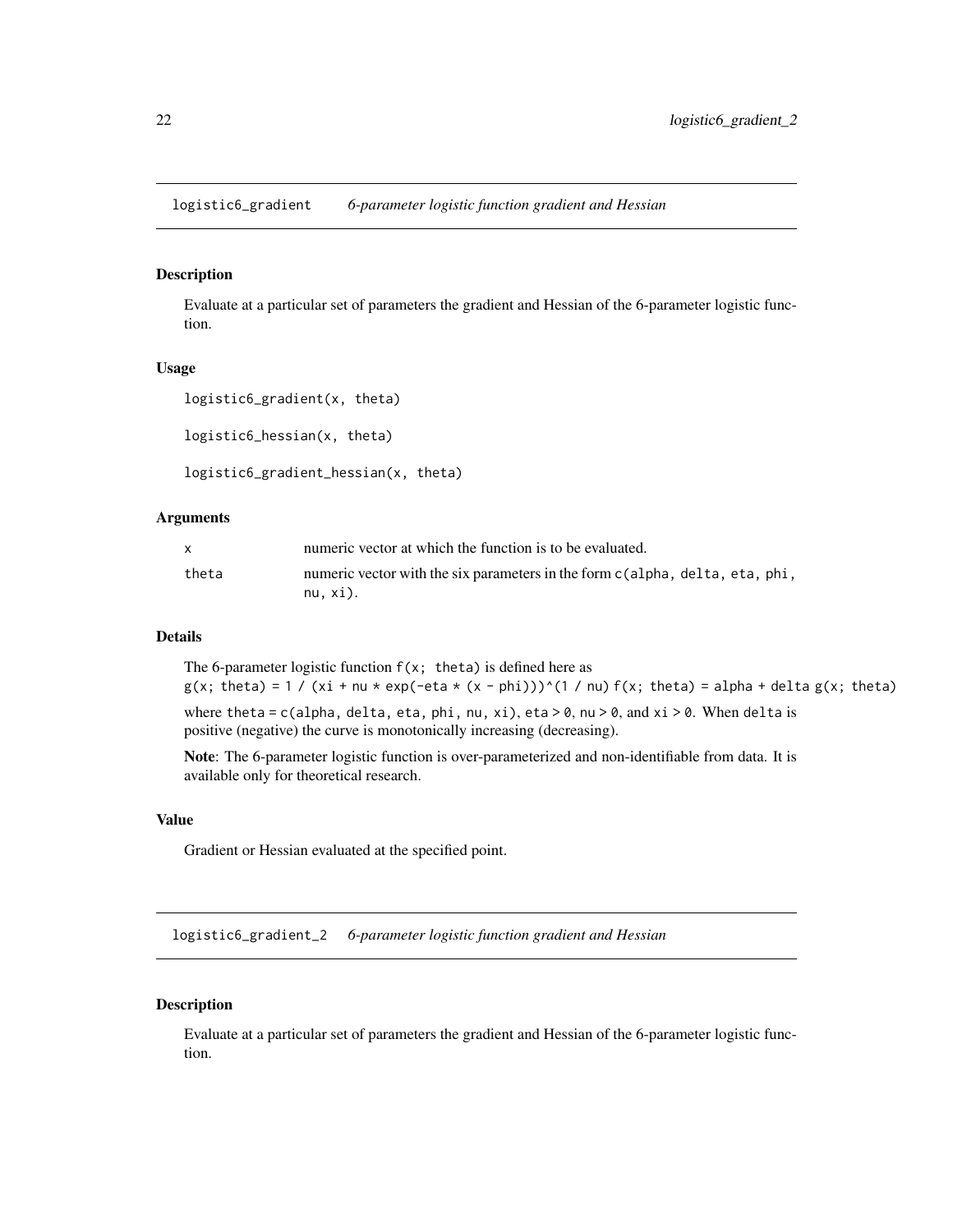# <span id="page-22-0"></span>loglogistic2\_fn 23

# Usage

```
logistic6_gradient_2(x, theta)
logistic6_hessian_2(x, theta)
```

```
logistic6_gradient_hessian_2(x, theta)
```
# Arguments

|       | numeric vector at which the function is to be evaluated.                                 |
|-------|------------------------------------------------------------------------------------------|
| theta | numeric vector with the six parameters in the form c(alpha, delta, eta, phi,<br>nu. xi). |

# Details

The 6-parameter logistic function  $f(x; \theta)$  is defined here as

 $g(x; \theta) = 1 / (xi + nu * exp(-eta * (x - phi)))^(1 / nu) f(x; \theta) = alpha + delta g(x; \theta)$ where theta = c(alpha, delta, eta, phi, nu, xi), eta > 0, nu > 0, and xi > 0. When delta is positive (negative) the curve is monotonically increasing (decreasing).

This set of functions use a different parameterization from link[drda]{logistic6\_gradient}. To avoid the non-negative constraints of parameters, the gradient and Hessian computed here are for the function with  $eta2 = log(tta)$ , nu2 =  $log(nu)$ , and  $xi2 = log(xi)$ .

Note that argument theta is on the original scale and not on the log scale.

Note: The 6-parameter logistic function is over-parameterized and non-identifiable from data. It is available only for theoretical research.

#### Value

Gradient or Hessian of the alternative parameterization evaluated at the specified point.

loglogistic2\_fn *2-parameter log-logistic function*

# Description

Evaluate at a particular set of parameters the 2-parameter log-logistic function.

# Usage

loglogistic2\_fn(x, theta)

# Arguments

|       | numeric vector at which the function is to be evaluated.                                                                                                  |
|-------|-----------------------------------------------------------------------------------------------------------------------------------------------------------|
| theta | numeric vector with the four parameters in the form c(alpha, delta, eta,<br>phi). alpha can only be equal to 0 or 1 while delta can only be equal to 1 or |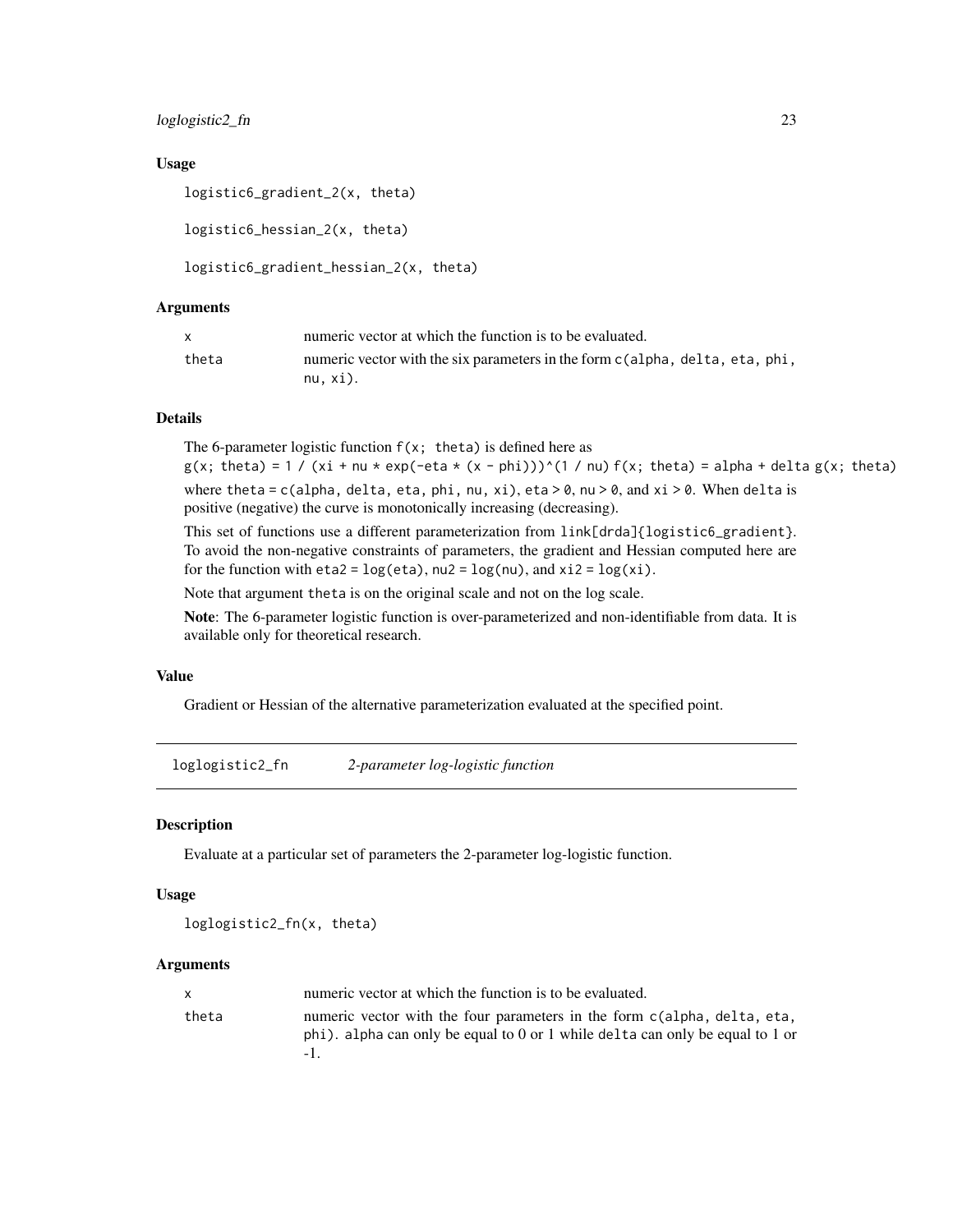The 2-parameter log-logistic function  $f(x; \theta)$  is defined here as

 $g(x; \text{ theta}) = x^{\text{ data}} / (x^{\text{ beta}} + \text{phi}^{\text{ data}}) f(x; \text{ theta}) = \text{alpha} + \text{delta} g(x; \text{ theta})$ where  $x \ge 0$ , theta = c(alpha, delta, eta, phi), eta  $> 0$ , and phi  $> 0$ . Only eta and phi are free to vary (therefore the name) while vector  $c$ (alpha, delta) is constrained to be either  $c$ ( $\emptyset$ , 1) (monotonically increasing curve) or c(1, -1) (monotonically decreasing curve).

This function allows values other than 0, 1, -1 for alpha and delta but will coerce them to their proper constraints.

# Value

Numeric vector of the same length of x with the values of the log-logistic function.

loglogistic2\_gradient *2-parameter log-logistic function gradient and Hessian*

# Description

Evaluate at a particular set of parameters the gradient and Hessian of the 2-parameter log-logistic function.

# Usage

```
loglogistic2_gradient(x, theta, delta)
```
loglogistic2\_hessian(x, theta, delta)

```
loglogistic2_gradient_hessian(x, theta, delta)
```
#### Arguments

|       | numeric vector at which the function is to be evaluated.        |
|-------|-----------------------------------------------------------------|
| theta | numeric vector with the two parameters in the form c(eta, phi). |
| delta | value of delta parameter (either 1 or -1).                      |

# Details

The 2-parameter log-logistic function  $f(x; \theta)$  is defined here as  $g(x; \theta) = x^{\theta} \cdot f(x^{\theta}) + f(x; \theta) = a \cdot f(x; \theta)$  = alpha + delta  $g(x; \theta)$  theta) where  $x \ge 0$ , theta = c(alpha, delta, eta, phi), eta > 0, and phi > 0. Only eta and phi are free to vary (therefore the name), while c(alpha, delta) are constrained to be either  $c(\emptyset, 1)$ (monotonically increasing curve) or c(1, -1) (monotonically decreasing curve).

#### Value

Gradient or Hessian evaluated at the specified point.

<span id="page-23-0"></span>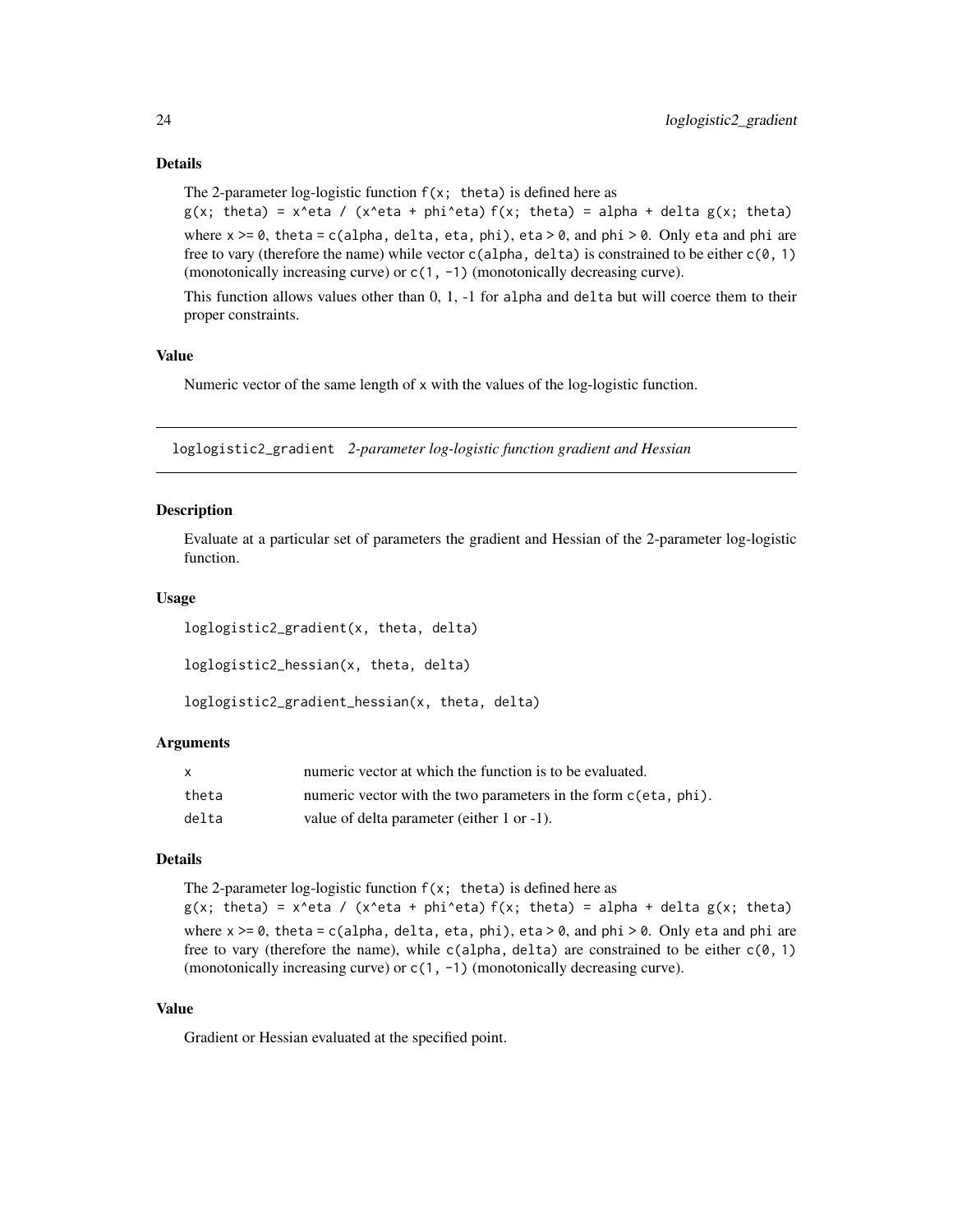<span id="page-24-0"></span>loglogistic2\_gradient\_2

*2-parameter log-logistic function gradient and Hessian*

# Description

Evaluate at a particular set of parameters the gradient and Hessian of the 2-parameter log-logistic function.

# Usage

```
loglogistic2_gradient_2(x, theta, delta)
```
loglogistic2\_hessian\_2(x, theta, delta)

loglogistic2\_gradient\_hessian\_2(x, theta, delta)

# Arguments

|       | numeric vector at which the function is to be evaluated.        |
|-------|-----------------------------------------------------------------|
| theta | numeric vector with the two parameters in the form c(eta, phi). |
| delta | value of delta parameter (either 1 or -1).                      |

# Details

The 2-parameter log-logistic function  $f(x; \theta)$  is defined here as  $g(x;$  theta) = x^eta / (x^eta + phi^eta) f(x; theta) = alpha + delta  $g(x;$  theta)

where  $x \ge 0$ , theta = c(alpha, delta, eta, phi), eta  $> 0$ , and phi  $> 0$ . Only eta and phi are free to vary (therefore the name), while c(alpha, delta) are constrained to be either  $c(\emptyset, 1)$ (monotonically increasing curve) or c(1, -1) (monotonically decreasing curve).

This set of functions use a different parameterization from link[drda]{loglogistic2\_gradient}. To avoid the non-negative constraints of parameters, the gradient and Hessian computed here are for the function with  $eta2 = log(ta)$  and  $phi2 = log(phi)$ .

Note that argument theta is on the original scale and not on the log scale.

#### Value

Gradient or Hessian of the alternative parameterization evaluated at the specified point.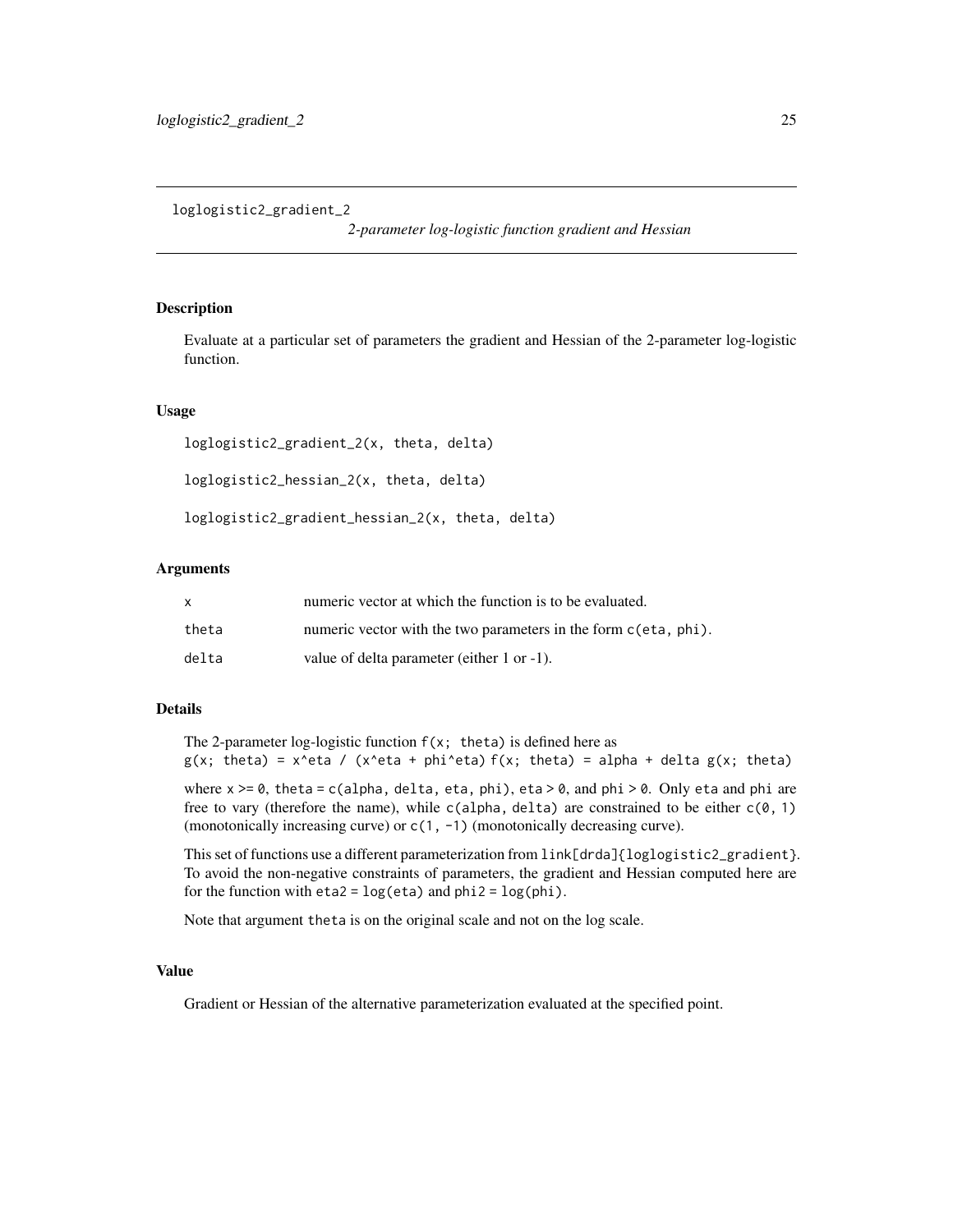<span id="page-25-0"></span>loglogistic4\_fn *4-parameter log-logistic function*

# Description

Evaluate at a particular set of parameters the 4-parameter log-logistic function.

# Usage

```
loglogistic4_fn(x, theta)
```
# Arguments

|       | numeric vector at which the function is to be evaluated.                          |
|-------|-----------------------------------------------------------------------------------|
| theta | numeric vector with the four parameters in the form c(alpha, delta, eta,<br>phi). |

# Details

```
The 4-parameter log-logistic function f(x; \theta) is defined here as
g(x; \theta) = x^{\theta} \cdot g(x; \theta) = x^eta / (x^eta + phi^eta) f(x; theta) = alpha + delta g(x; theta)
where x \ge 0, theta = c(alpha, delta, eta, phi), eta > 0, and phi > 0.
```
# Value

Numeric vector of the same length of x with the values of the log-logistic function.

loglogistic4\_gradient *4-parameter log-logistic function gradient and Hessian*

# Description

Evaluate at a particular set of parameters the gradient and Hessian of the 4-parameter log-logistic function.

# Usage

```
loglogistic4_gradient(x, theta)
```

```
loglogistic4_hessian(x, theta)
```

```
loglogistic4_gradient_hessian(x, theta)
```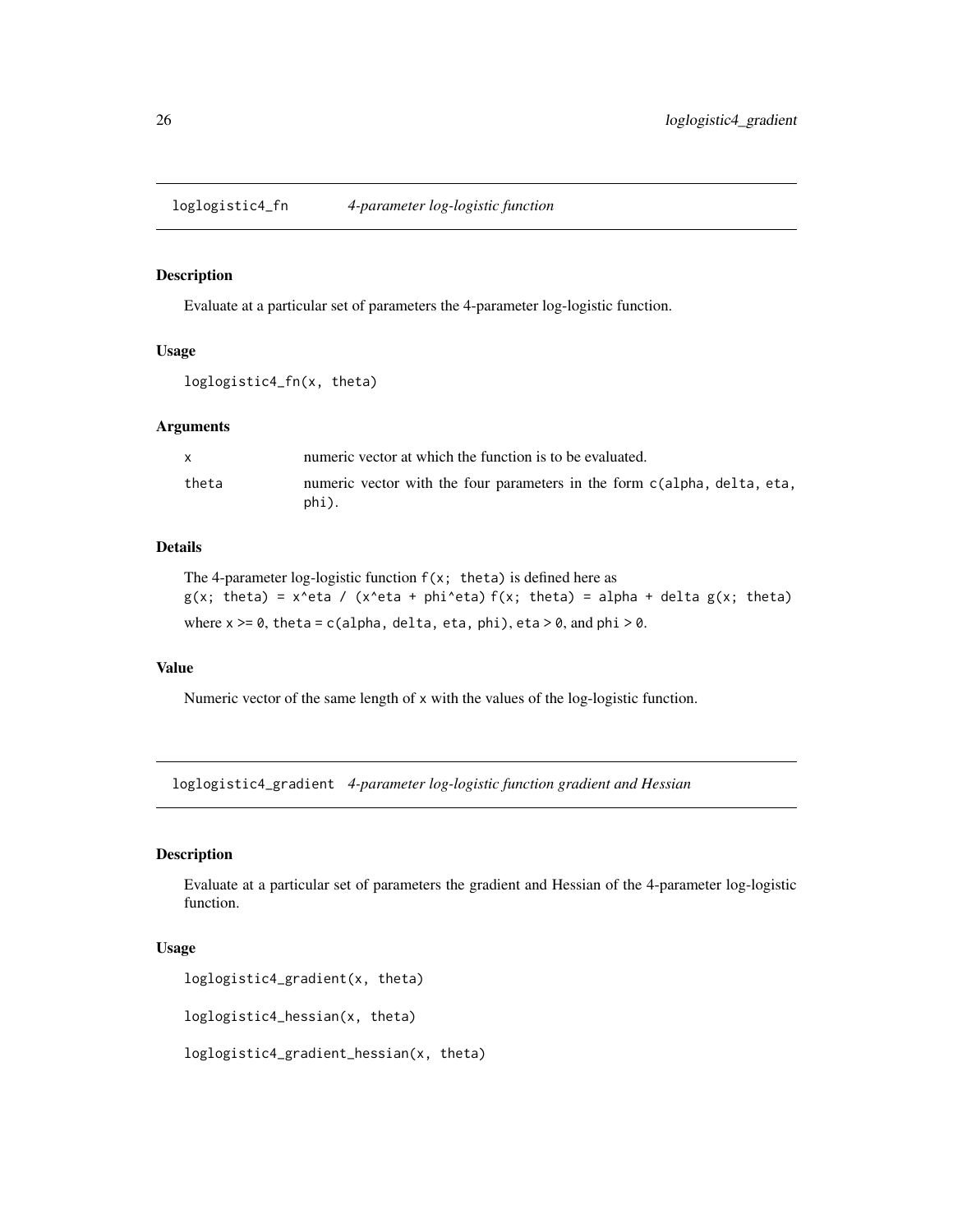#### <span id="page-26-0"></span>**Arguments**

| $\mathbf{x}$ | numeric vector at which the function is to be evaluated.                          |
|--------------|-----------------------------------------------------------------------------------|
| theta        | numeric vector with the four parameters in the form c(alpha, delta, eta,<br>phi). |

# Details

```
The 4-parameter log-logistic function f(x; \theta) is defined here as
g(x; \theta) = x^{\theta} \cdot g(x; \theta) = x^eta / (x^eta + phi^eta) f(x; theta) = alpha + delta g(x; theta)
where x \ge 0, theta = c(alpha, delta, eta, phi), eta > 0, and phi > 0.
```
# Value

Gradient or Hessian evaluated at the specified point.

loglogistic4\_gradient\_2

*4-parameter log-logistic function gradient and Hessian*

# Description

Evaluate at a particular set of parameters the gradient and Hessian of the 4-parameter log-logistic function.

#### Usage

```
loglogistic4_gradient_2(x, theta)
```

```
loglogistic4_hessian_2(x, theta)
```
loglogistic4\_gradient\_hessian\_2(x, theta)

# Arguments

|       | numeric vector at which the function is to be evaluated.                          |
|-------|-----------------------------------------------------------------------------------|
| theta | numeric vector with the four parameters in the form c(alpha, delta, eta,<br>phi). |

# Details

The 4-parameter log-logistic function  $f(x; t)$  theta) is defined here as  $g(x; \theta) = x^{\theta} \cdot g(x; \theta)$  = x^eta / (x^eta + phi^eta) f(x; theta) = alpha + delta g(x; theta) where  $x \ge 0$ , theta = c(alpha, delta, eta, phi, nu), eta > 0, and phi > 0.

This set of functions use a different parameterization from link[drda]{loglogistic4\_gradient}. To avoid the non-negative constraints of parameters, the gradient and Hessian computed here are for the function with  $eta2 = log(ta)$  and  $phi2 = log(phi)$ .

Note that argument theta is on the original scale and not on the log scale.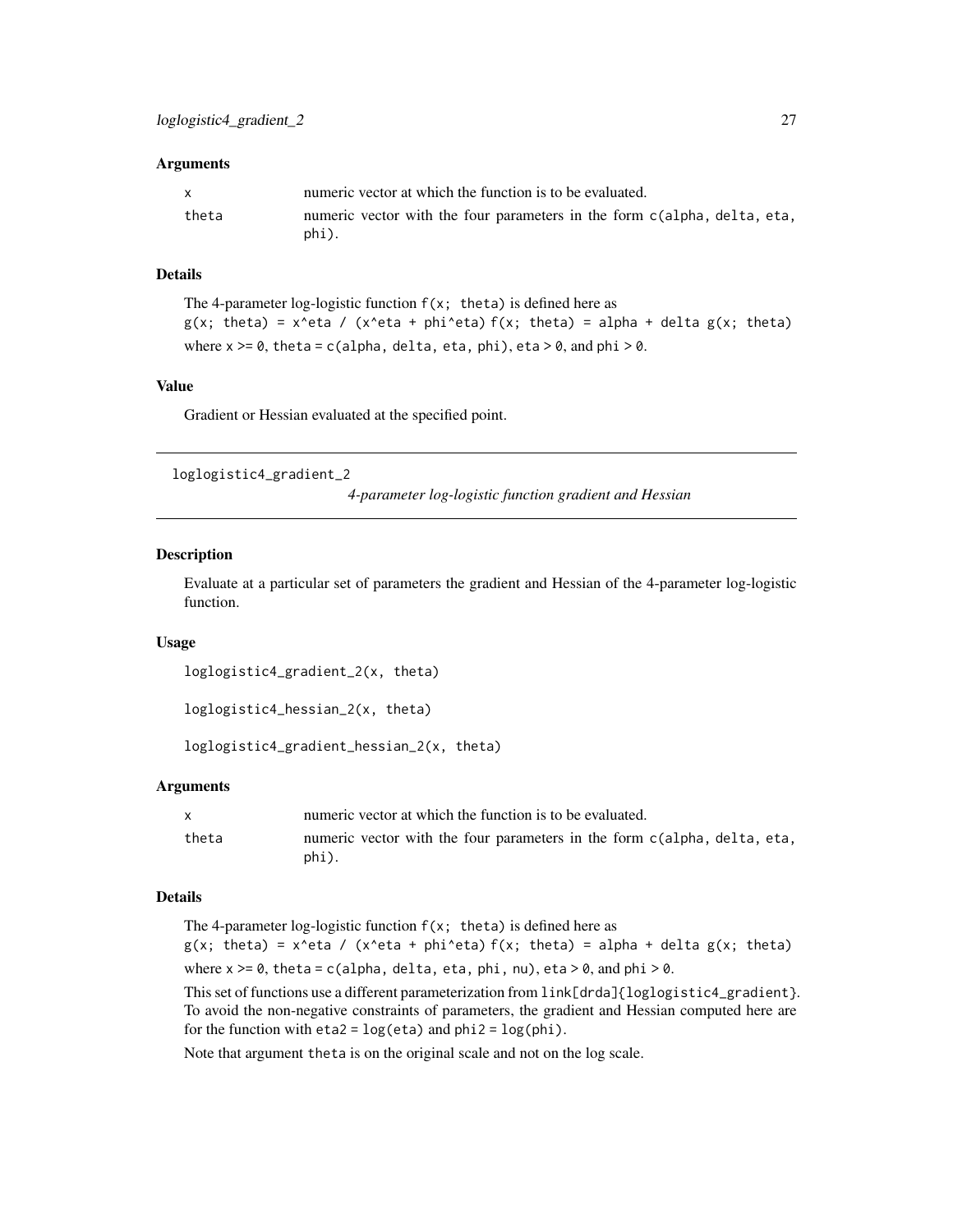# <span id="page-27-0"></span>Value

Gradient or Hessian of the alternative parameterization evaluated at the specified point.

loglogistic5\_fn *5-parameter log-logistic function*

# Description

Evaluate at a particular set of parameters the 5-parameter log-logistic function.

#### Usage

```
loglogistic5_fn(x, theta)
```
# Arguments

|       | numeric vector at which the function is to be evaluated.                              |
|-------|---------------------------------------------------------------------------------------|
| theta | numeric vector with the five parameters in the form c(alpha, delta, eta,<br>phi, nu). |

# Details

The 5-parameter log-logistic function  $f(x; t)$  theta) is defined here as  $g(x; \theta) = (x^{\theta} - 1)(x^{\theta} + 1)(x^{\theta} - 1)(x^{\theta} - 1)(x^{\theta} - 1)(x^{\theta} - 1)(x^{\theta} - 1)(x^{\theta} - 1)(x^{\theta} - 1)(x^{\theta} - 1)(x^{\theta} - 1)(x^{\theta} - 1)(x^{\theta} - 1)(x^{\theta} - 1)(x^{\theta} - 1)(x^{\theta} - 1)(x^{\theta} - 1)(x^{\theta} - 1)(x^{\theta} - 1)(x^{\theta} - 1)(x^{\theta} - 1)(x^{\theta} - 1)(x^{\theta} - 1)(x^{\theta}$ 

where  $x \ge 0$ , theta = c(alpha, delta, eta, phi, nu), eta > 0, phi > 0, and nu > 0.

Parameter alpha is the value of the function when  $x = 0$ . Parameter delta is the (signed) height of the curve. Parameter eta represents the steepness (growth rate) of the curve. Parameter phi is related to the mid-value of the function. Parameter nu affects near which asymptote maximum growth occurs.

# Value

Numeric vector of the same length of x with the values of the log-logistic function.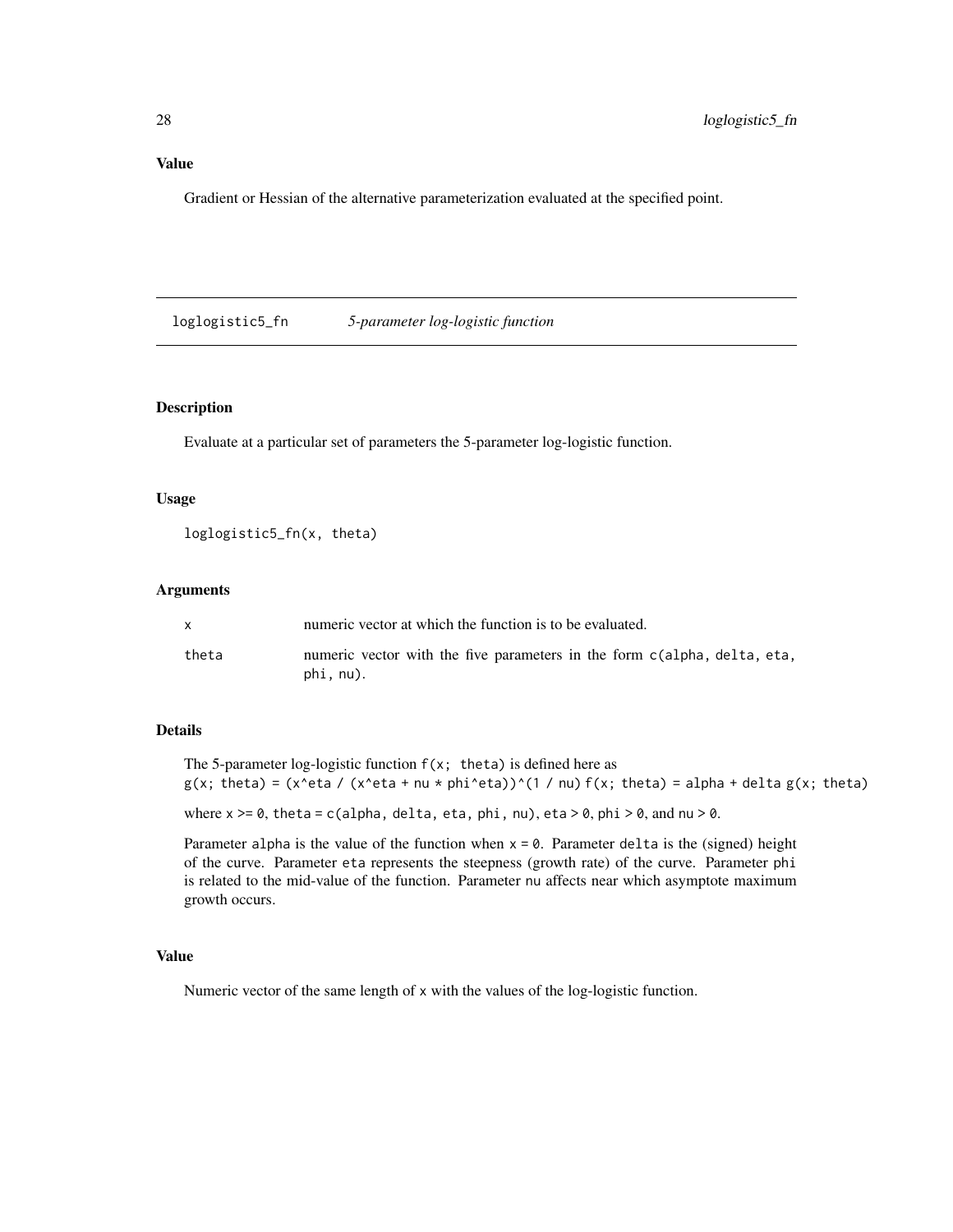<span id="page-28-0"></span>loglogistic5\_gradient *5-parameter log-logistic function gradient and Hessian*

# Description

Evaluate at a particular set of parameters the gradient and Hessian of the 5-parameter log-logistic function.

# Usage

```
loglogistic5_gradient(x, theta)
loglogistic5_hessian(x, theta)
```
loglogistic5\_gradient\_hessian(x, theta)

# Arguments

|       | numeric vector at which the function is to be evaluated.                              |
|-------|---------------------------------------------------------------------------------------|
| theta | numeric vector with the five parameters in the form c(alpha, delta, eta,<br>phi, nu). |

# Details

The 5-parameter log-logistic function  $f(x; \theta)$  is defined here as  $g(x; \theta) = (x^{\theta} - 1)(x^{\theta} + 1)(x^{\theta} - 1)(x^{\theta} - 1)(x^{\theta} - 1)(x^{\theta} - 1)(x^{\theta} - 1)(x^{\theta} - 1)(x^{\theta} - 1)(x^{\theta} - 1)(x^{\theta} - 1)(x^{\theta} - 1)(x^{\theta} - 1)(x^{\theta} - 1)(x^{\theta} - 1)(x^{\theta} - 1)(x^{\theta} - 1)(x^{\theta} - 1)(x^{\theta} - 1)(x^{\theta} - 1)(x^{\theta} - 1)(x^{\theta} - 1)(x^{\theta} - 1)(x^{\theta}$ where  $x \ge 0$ , theta = c(alpha, delta, eta, phi, nu), eta > 0, phi > 0, and nu > 0.

#### Value

Gradient or Hessian evaluated at the specified point.

loglogistic5\_gradient\_2

*5-parameter log-logistic function gradient and Hessian*

# Description

Evaluate at a particular set of parameters the gradient and Hessian of the 5-parameter log-logistic function.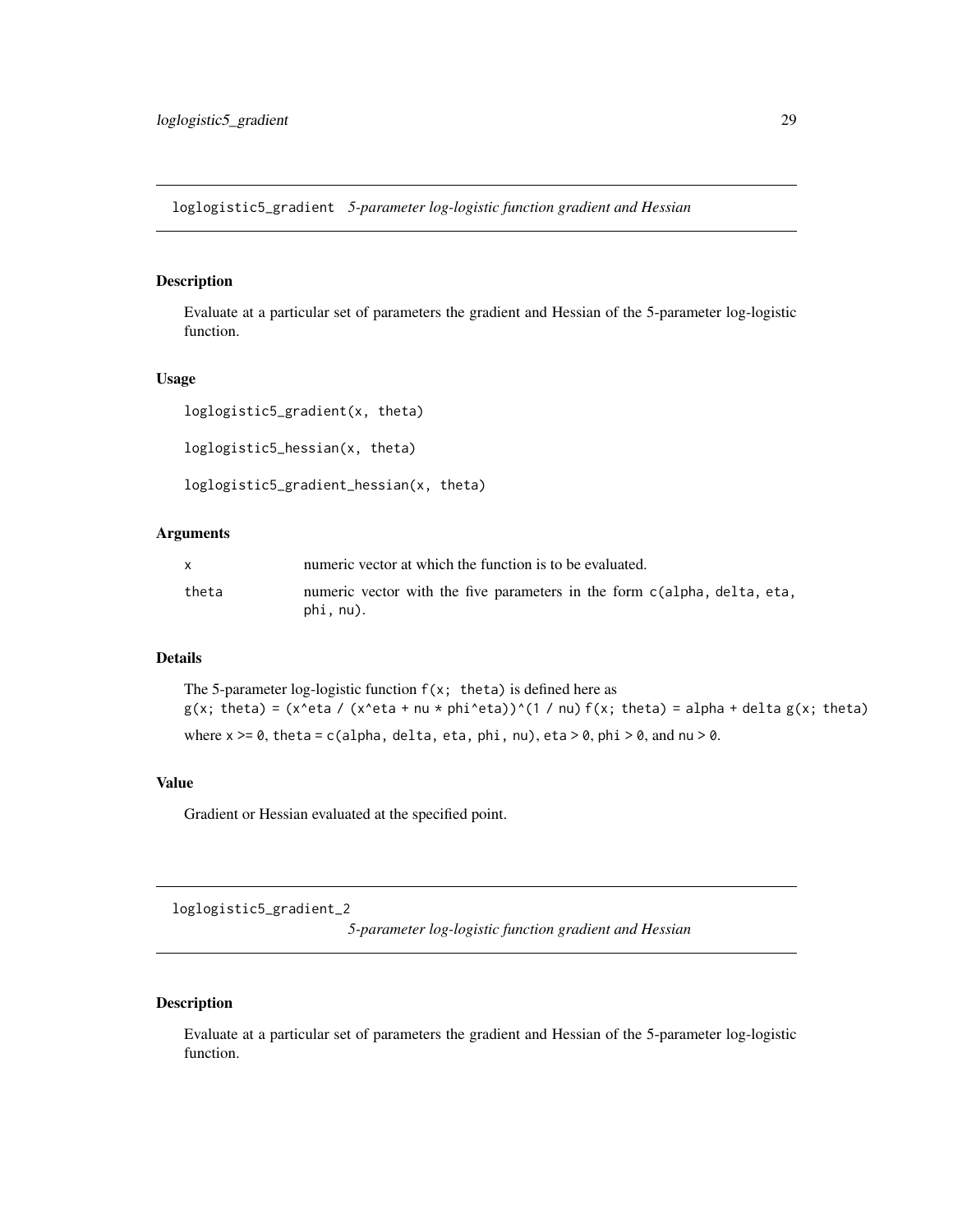# Usage

```
loglogistic5_gradient_2(x, theta)
loglogistic5_hessian_2(x, theta)
loglogistic5_gradient_hessian_2(x, theta)
```
# Arguments

|       | numeric vector at which the function is to be evaluated.                              |
|-------|---------------------------------------------------------------------------------------|
| theta | numeric vector with the five parameters in the form c(alpha, delta, eta,<br>phi, nu). |

# Details

The 5-parameter log-logistic function  $f(x; \theta)$  is defined here as  $g(x; \theta) = (x^{\theta}e^{\theta} + \theta^{\theta})^{\theta}$  (x  $\theta$  + nu \* phi^eta))^(1 / nu) f(x; theta) = alpha + delta g(x; theta)

where  $x \ge 0$ , theta = c(alpha, delta, eta, phi, nu), eta > 0, phi > 0, and nu > 0.

This set of functions use a different parameterization from  $link[drda]{loglogistic5\_gradient}.$ To avoid the non-negative constraints of parameters, the gradient and Hessian computed here are for the function with  $eta2 = log(ta)$ ,  $phi2 = log(phi)$ , and  $nu2 = log(nu)$ .

Note that argument theta is on the original scale and not on the log scale.

# Value

Gradient or Hessian of the alternative parameterization evaluated at the specified point.

loglogistic6\_fn *6-parameter log-logistic function*

# Description

Evaluate at a particular set of parameters the 6-parameter log-logistic function.

# Usage

```
loglogistic6_fn(x, theta)
```
# Arguments

|       | numeric vector at which the function is to be evaluated.                                    |
|-------|---------------------------------------------------------------------------------------------|
| theta | numeric vector with the six parameters in the form c(alpha, delta, eta, phi,<br>$nu, x$ i). |

<span id="page-29-0"></span>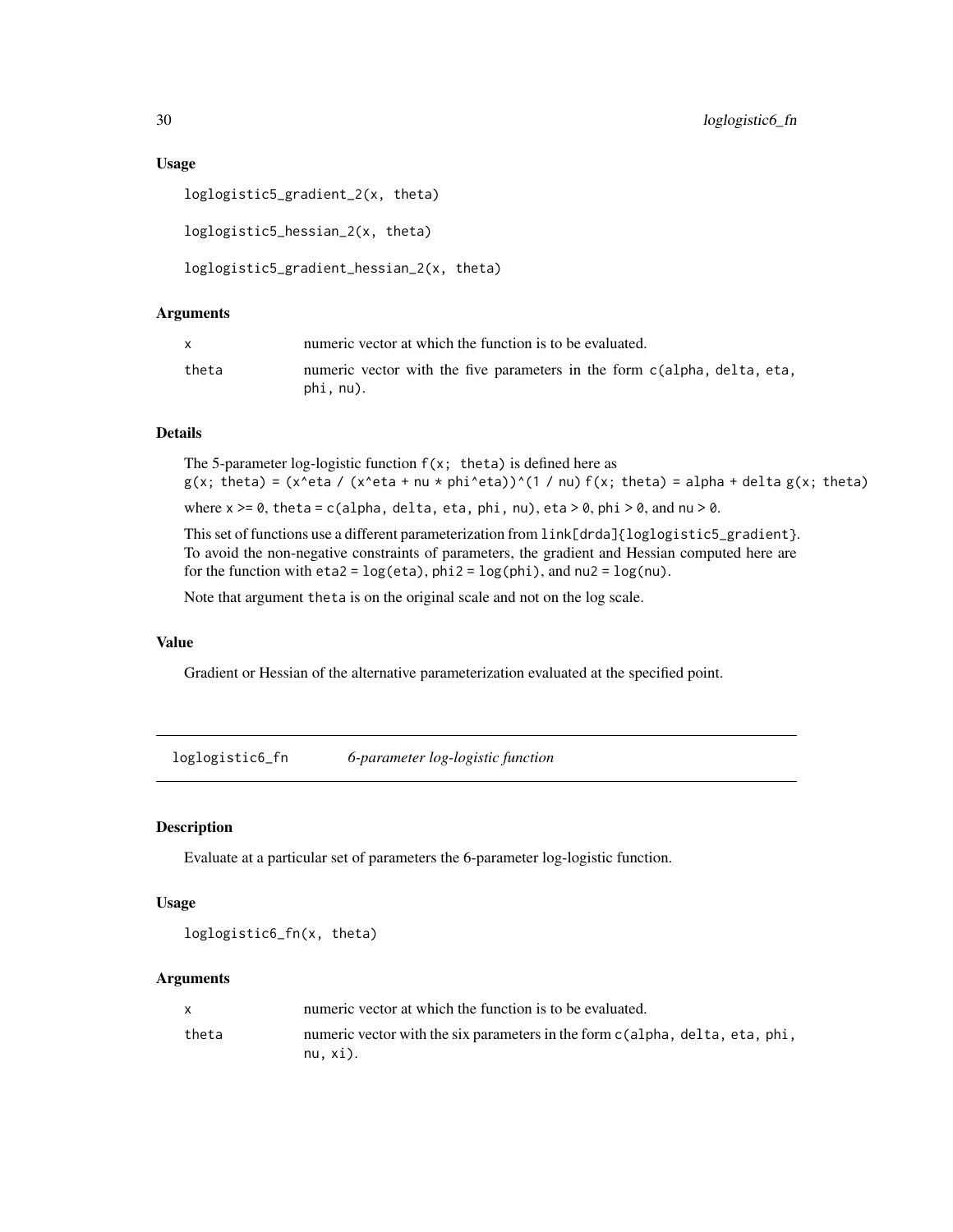# <span id="page-30-0"></span>Details

The 6-parameter log-logistic function  $f(x; \theta)$  is defined here as  $g(x; \theta) = (x \text{ (xeta) } (x \text{ is } x \text{ (xeta + nu \cdot \theta))})(1 / \theta)(x; \theta) = \text{alpha + delta } g(x; \theta)$ where  $x \ge 0$ , theta = c(alpha, delta, eta, phi, nu, xi), eta > 0, phi > 0, nu > 0, and xi > 0.

When delta is positive (negative) the curve is monotonically increasing (decreasing).

Parameter alpha is the value of the function when  $x = 0$ . Parameter delta affects the value of the function when  $x \rightarrow$  Inf. Parameter eta represents the steepness (growth rate) of the curve. Parameter phi is related to the mid-value of the function. Parameter nu affects near which asymptote maximum growth occurs. Parameter  $x_i$  affects the value of the function when  $x \rightarrow$  Inf.

Note: The 6-parameter log-logistic function is over-parameterized and non-identifiable from data. It is available only for theoretical research.

# Value

Numeric vector of the same length of x with the values of the log-logistic function.

loglogistic6\_gradient *6-parameter log-logistic function gradient and Hessian*

# **Description**

Evaluate at a particular set of parameters the gradient and Hessian of the 6-parameter log-logistic function.

#### Usage

```
loglogistic6_gradient(x, theta)
```

```
loglogistic6_hessian(x, theta)
```
loglogistic6\_gradient\_hessian(x, theta)

#### Arguments

|       | numeric vector at which the function is to be evaluated.                                    |
|-------|---------------------------------------------------------------------------------------------|
| theta | numeric vector with the six parameters in the form c(alpha, delta, eta, phi,<br>$nu, x$ i). |

# Details

The 6-parameter log-logistic function  $f(x; t)$  theta) is defined here as  $g(x; \theta) = (x^{\theta} + x^{\theta})^{\theta}$  (xi \* x^eta + nu \* phi^eta))^(1 / nu) f(x; theta) = alpha + delta g(x; theta) where  $x \ge 0$ , theta = c(alpha, delta, eta, phi, nu, xi), eta > 0, phi > 0, nu > 0, and xi > 0. When delta is positive (negative) the curve is monotonically increasing (decreasing).

Note: The 6-parameter log-logistic function is over-parameterized and non-identifiable from data. It is available only for theoretical research.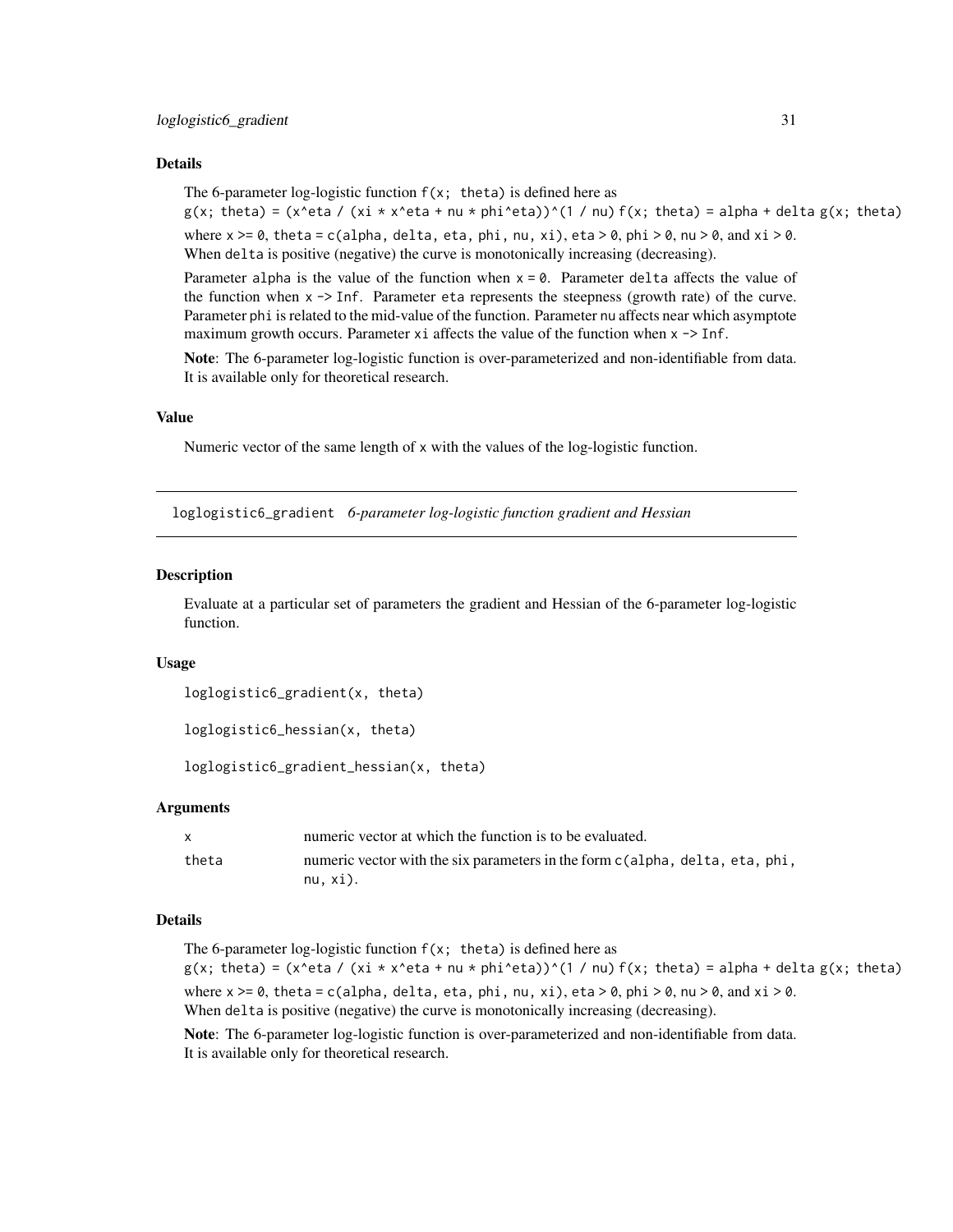# <span id="page-31-0"></span>Value

Gradient or Hessian evaluated at the specified point.

loglogistic6\_gradient\_2

*6-parameter log-logistic function gradient and Hessian*

# Description

Evaluate at a particular set of parameters the gradient and Hessian of the 6-parameter log-logistic function.

#### Usage

```
loglogistic6_gradient_2(x, theta)
```

```
loglogistic6_hessian_2(x, theta)
```

```
loglogistic6_gradient_hessian_2(x, theta)
```
# Arguments

|       | numeric vector at which the function is to be evaluated.                                    |
|-------|---------------------------------------------------------------------------------------------|
| theta | numeric vector with the six parameters in the form c(alpha, delta, eta, phi,<br>$nu. xi)$ . |

# Details

```
The 6-parameter log-logistic function f(x; \theta) is defined here as
g(x; \theta) = (x^{\theta} + \theta x^{\theta})^2 + (x^{\theta} + \theta x^{\theta})^2 + (x^{\theta} + \theta x^{\theta})^2 + (x^{\theta} + \theta x^{\theta})^2 + (x^{\theta} + \theta x^{\theta})^2 + (x^{\theta} + \theta x^{\theta})^2 + (x^{\theta} + \theta x^{\theta})^2 + (x^{\theta} + \theta x^{\theta})^2 + (x^{\theta} + \theta x^{\theta})^2 + (x^{\theta} + \theta x^{\theta})^2 + (x^{\theta} + \theta x^{\theta})^2 + (x^{\theta} + \theta x^{\theta})^2 + (x^{\theta} + \thetawhere x \ge 0, theta = c(alpha, delta, eta, phi, nu, xi), eta > 0, phi > 0, nu > 0, and xi > 0.
```
This set of functions use a different parameterization from  $link[drda]{loglogistic6 gradient}.$ To avoid the non-negative constraints of parameters, the gradient and Hessian computed here are for the function with  $eta2 = log(tta)$ ,  $phi2 = log(phi)$ ,  $nu2 = log(nu)$ , and  $xi2 = log(xi)$ .

Note that argument theta is on the original scale and not on the log scale.

Note: The 6-parameter log-logistic function is over-parameterized and non-identifiable from data. It is available only for theoretical research.

# Value

Gradient or Hessian of the alternative parameterization evaluated at the specified point.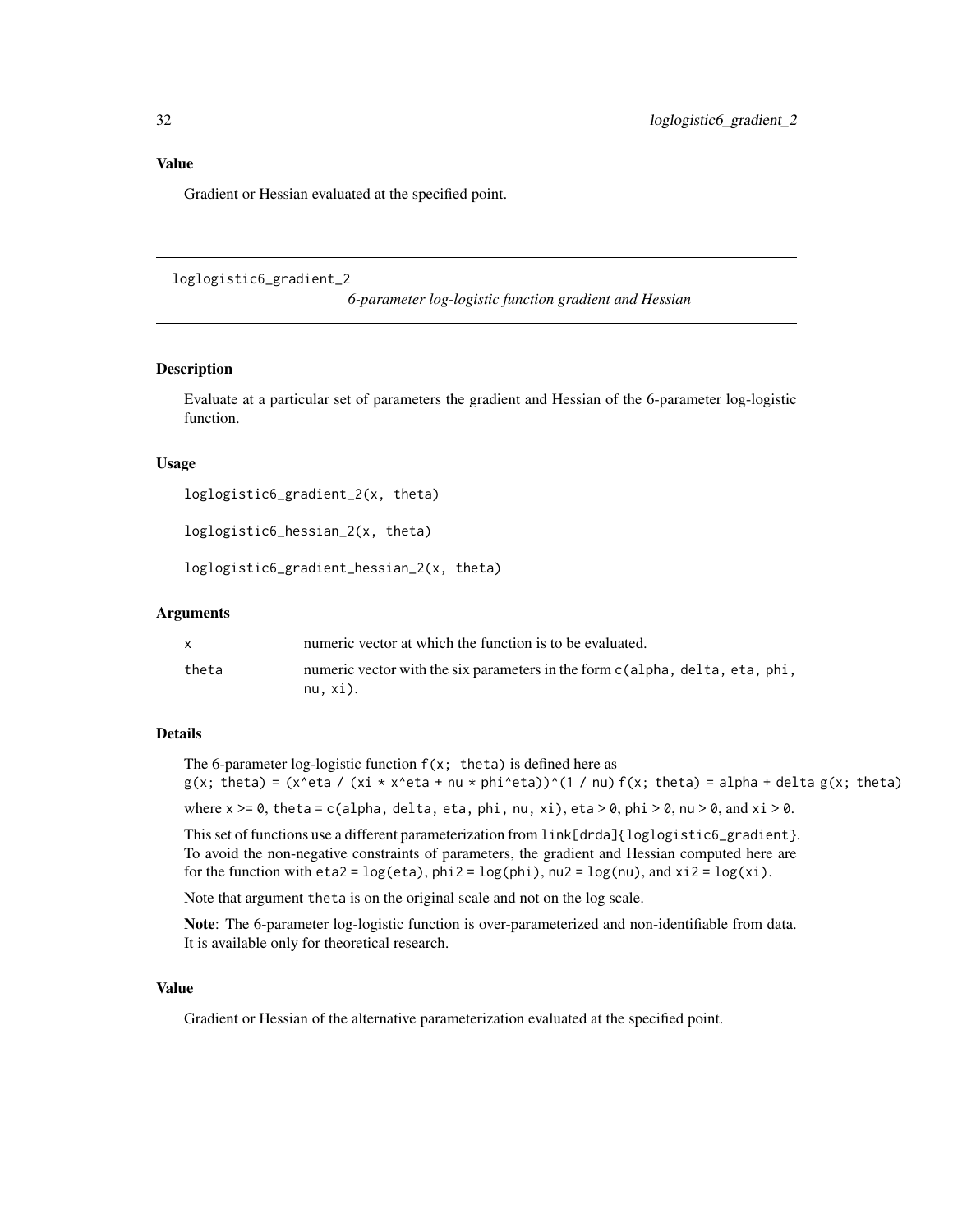<span id="page-32-1"></span><span id="page-32-0"></span>

# Description

Evaluate the normalized area above the curve (NAAC).

# Usage

naac(object, xlim, ylim)

# Arguments

| object | fit object as returned by drda.                                                                                                                                                               |
|--------|-----------------------------------------------------------------------------------------------------------------------------------------------------------------------------------------------|
| xlim   | numeric vector of length 2 with the lower and upped bound of the integration<br>interval. Default is $c(-10, 10)$ for the logistic function or $c(0, 1000)$ for the<br>log-logistic function. |
| vlim   | numeric vector of length 2 with the lower and upped bound of the allowed func-<br>tion values. Default is $c(0, 1)$ .                                                                         |

# Details

The area under the curve (AUC) is the integral of the chosen model  $y(x; \theta)$  theta) with respect to x.

In real applications the response variable is usually contained within a known interval. For example, if our response represents relative viability against a control compound, the curve is expected to be between 0 and 1. Let  $y \lim = c(y1, yu)$  represent the admissible range of our function  $y(x; \text{theta})$ , that is yl is its lower bound and yu its upper bound. Let  $x \lim x c(x)$ ,  $xu$ ) represent the admissible range of the predictor variable x. For example, when x represent the dose, the boundaries are the minimum and maximum doses we can administer.

To make the AUC value comparable between different compounds and/or studies, this function sets a hard constraint on both the x variable and the function y. The intervals can always be changed if needed.

The integral calculated by this function is of the piece-wise function  $f(x; \theta)$  defined as

 $f(x; \theta) = y1$ , if  $y(x; \theta) < y1$  $f(x; \text{theta}) = y(x; \text{theta})$ , if yl <= y(x; theta) <= yu

```
f(x; \text{theta}) = yu, \text{ if } y(x; \text{theta}) > yu
```
The AUC is finally normalized by its maximum possible value, that is the area of the rectangle with width  $xu - x1$  and height  $yu - y1$ .

The normalized area above the curve (NAAC) is simply NAAC  $= 1 - N AUC$ .

# Value

Numeric value representing the normalized area above the curve.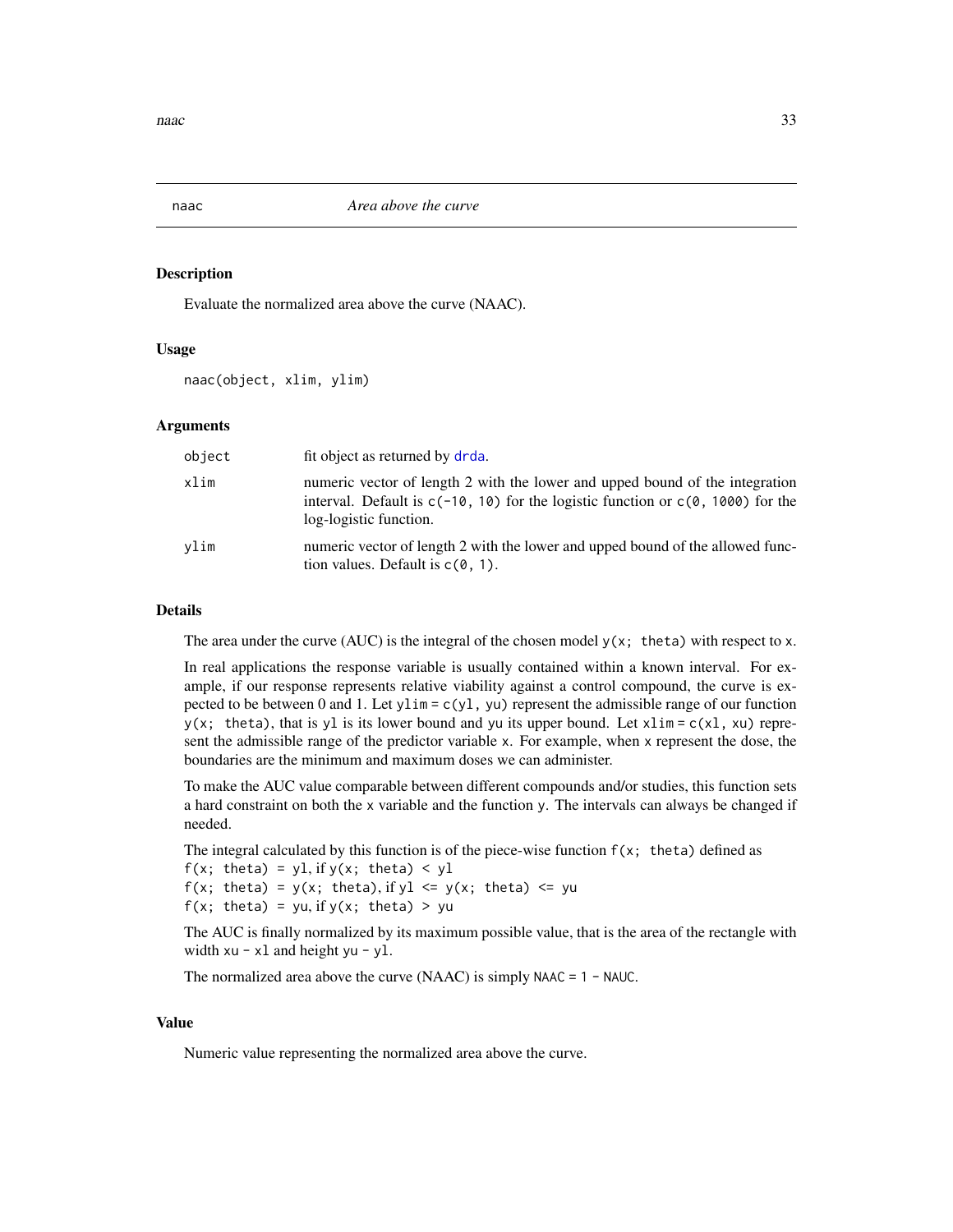<span id="page-33-0"></span>34 nauc

### See Also

[nauc](#page-33-1) for the Normalized Area Under the Curve (NAUC).

# Examples

```
drda_fit <- drda(response ~ log_dose, data = voropm2)
naac(drda_fit)
naac(drda_fit, xlim = c(6, 8), ylim = c(0.2, 0.5))
```
<span id="page-33-1"></span>

nauc *Area under the curve*

#### **Description**

Evaluate the normalized area under the curve (NAUC).

#### Usage

nauc(object, xlim, ylim)

#### Arguments

| object | fit object as returned by drda.                                                                                                                                                               |
|--------|-----------------------------------------------------------------------------------------------------------------------------------------------------------------------------------------------|
| xlim   | numeric vector of length 2 with the lower and upped bound of the integration<br>interval. Default is $c(-10, 10)$ for the logistic function or $c(0, 1000)$ for the<br>log-logistic function. |
| vlim   | numeric vector of length 2 with the lower and upped bound of the allowed func-<br>tion values. Default is $c(0, 1)$ .                                                                         |

# Details

The area under the curve (AUC) is the integral of the chosen model  $y(x; \theta)$  with respect to x.

In real applications the response variable is usually contained within a known interval. For example, if our response represents relative viability against a control compound, the curve is expected to be between 0 and 1. Let  $y \lim = c(y1, yu)$  represent the admissible range of our function  $y(x; \text{theta})$ , that is yl is its lower bound and yu its upper bound. Let  $x \lim = c(x1, xu)$  represent the admissible range of the predictor variable x. For example, when x represent the dose, the boundaries are the minimum and maximum doses we can administer.

To make the AUC value comparable between different compounds and/or studies, this function sets a hard constraint on both the x variable and the function y. The intervals can always be changed if needed.

The integral calculated by this function is of the piece-wise function  $f(x; \theta)$  defined as  $f(x; \theta) = y1$ , if  $y(x; \theta) < y1$  $f(x; \text{theta}) = y(x; \text{theta}), \text{if } y1 \leq y(x; \text{theta}) \leq yu$  $f(x; \text{theta}) = yu, \text{ if } y(x; \text{theta}) > yu$ 

The AUC is finally normalized by its maximum possible value, that is the area of the rectangle with width  $xu - x1$  and height  $yu - y1$ .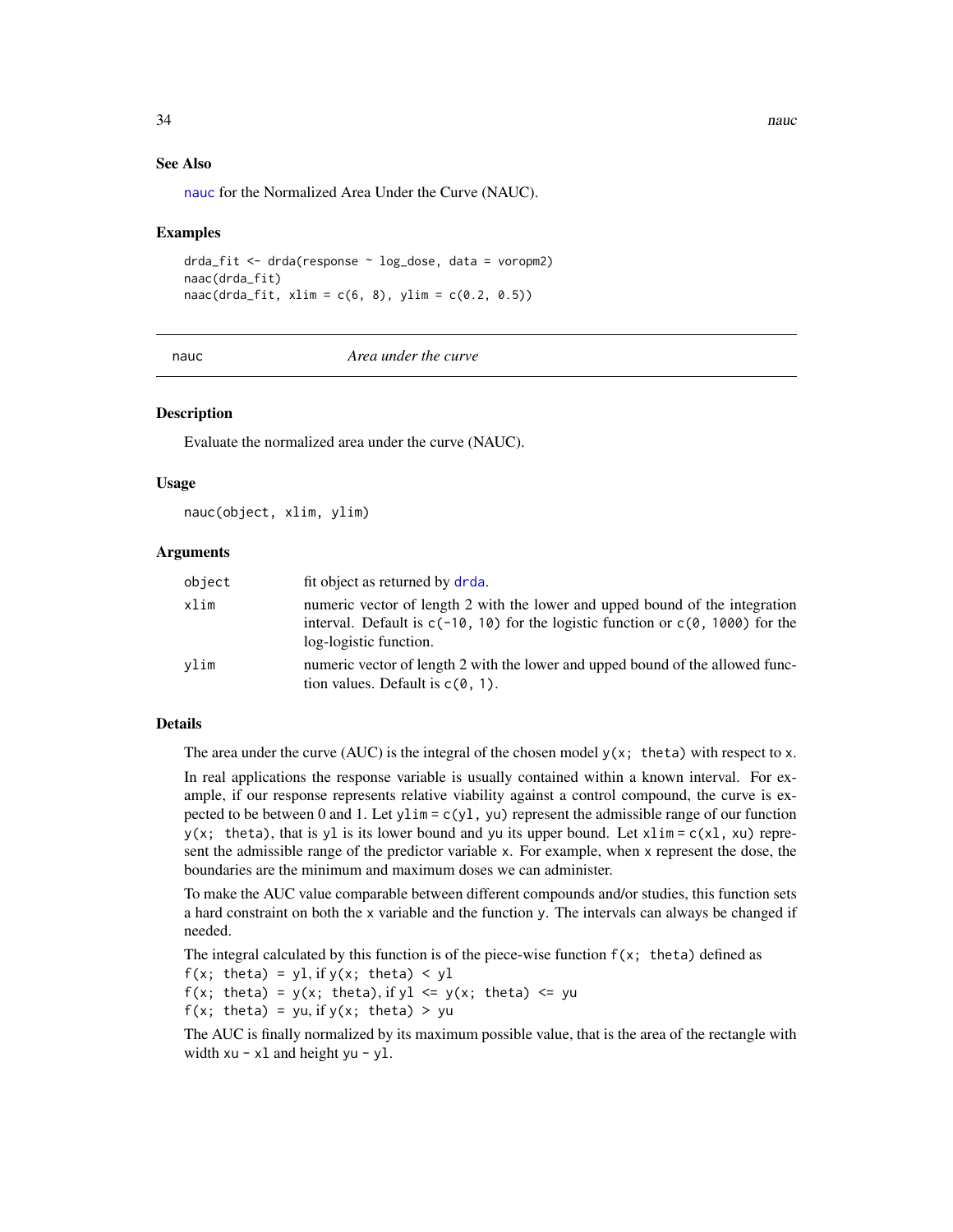#### <span id="page-34-0"></span>plot.drda 35

# Value

Numeric value representing the normalized area under the curve.

#### See Also

[naac](#page-32-1) for the Normalized Area Above the Curve (NAAC).

# Examples

```
drda_fit <- drda(response ~ log_dose, data = voropm2)
nauc(drda_fit)
nauc(drda_fit, xlim = c(6, 8), ylim = c(0.2, 0.5))
```
plot.drda *Model fit plotting*

# **Description**

Plot maximum likelihood curves fitted with drda.

#### Usage

```
## S3 method for class 'drda'
plot(x, \ldots)
```
#### Arguments

|                         | drda object as returned by the link[drda]{drda} function.                                  |  |
|-------------------------|--------------------------------------------------------------------------------------------|--|
| $\cdot$ $\cdot$ $\cdot$ | other drda objects or parameters to be passed to the plotting functions. See<br>'Details'. |  |

### Details

This function provides a scatter plot of the observed data, overlaid with the maximum likelihood curve fit. If multiple fit objects from the same family of models are given, they will all be placed in the same plot.

Accepted plotting arguments are:

base character string with the base used for printing the values on the x axis. Accepted values are 10 for base 10, 2 for base 2, e for base e, or n (default) for no log-scale printing.

col curve color(s). By default, up to 9 color-blind friendly colors are provided.

xlab, ylab axis labels.

xlim, ylim the range of x and y values with sensible defaults.

level level of confidence intervals. Set to zero or a negative value to disable confidence intervals.

midpoint if FALSE do not show guidelines associated with the curve mid-point.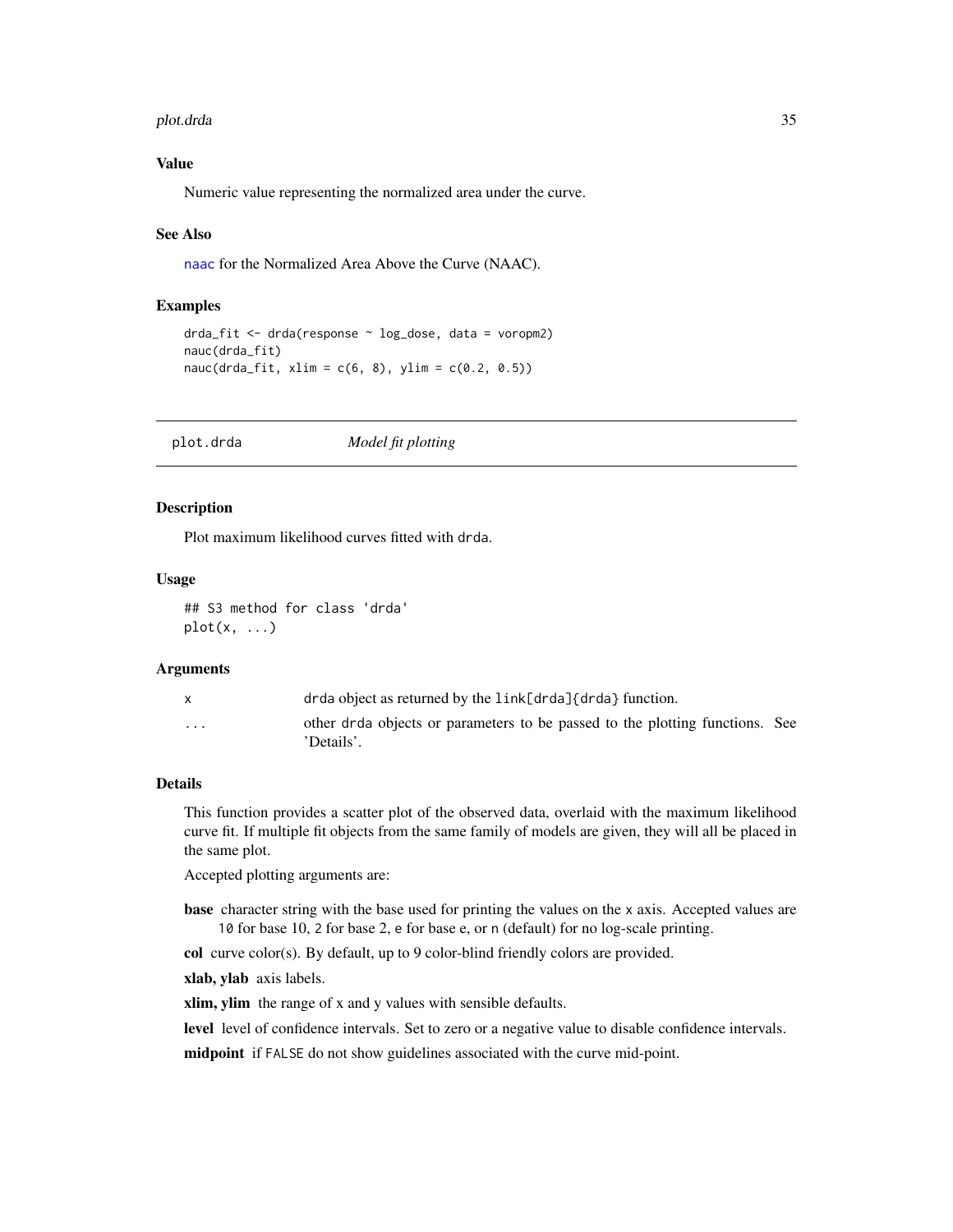<span id="page-35-0"></span>legend\_show if FALSE do not show the legend.

legend\_location character string with custom legend position. See link[graphics]{legend} for possible keywords.

legend custom labels for the legend model names.

# Value

No return value.

voropm2 *Vorinostat in OPM-2 cell-line dataset*

# Description

A dataset containing dose-response data of drug Vorinostat tested ex-vivo on the OPM-2 cell-line.

#### Usage

voropm2

# Format

A data frame with 45 rows and 4 variables:

response viability measures normalized using positive and negative controls

dose drug concentrations (nM) used for testing

log\_dose natural logarithm of variable dose

weight random weights included only for package demonstration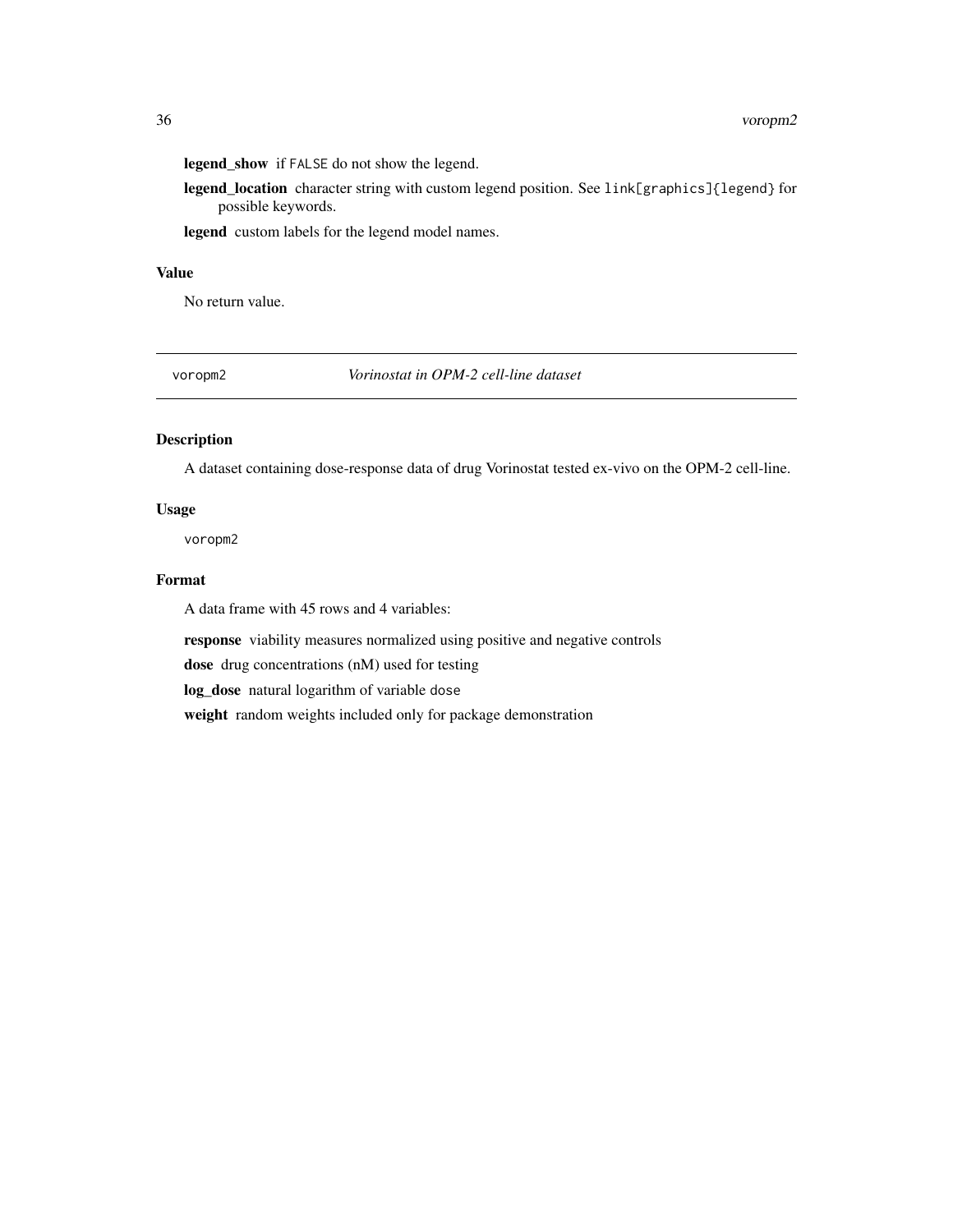# <span id="page-36-0"></span>**Index**

∗ datasets voropm2, [36](#page-35-0) as.data.frame, *[4](#page-3-0)* drda, [4,](#page-3-0) *[8](#page-7-0)*, *[33,](#page-32-0) [34](#page-33-0)* drda-package, [3](#page-2-0) effective\_dose, [8](#page-7-0) formula, *[4](#page-3-0)* gompertz\_fn, [9](#page-8-0) gompertz\_gradient, [10](#page-9-0) gompertz\_gradient\_2, [11](#page-10-0) gompertz\_gradient\_hessian *(*gompertz\_gradient*)*, [10](#page-9-0) gompertz\_gradient\_hessian\_2 *(*gompertz\_gradient\_2*)*, [11](#page-10-0) gompertz\_hessian *(*gompertz\_gradient*)*, [10](#page-9-0) gompertz\_hessian\_2 *(*gompertz\_gradient\_2*)*, [11](#page-10-0) loggompertz\_fn, [12](#page-11-0) loggompertz\_gradient, [12](#page-11-0) loggompertz\_gradient\_2, [13](#page-12-0) loggompertz\_gradient\_hessian *(*loggompertz\_gradient*)*, [12](#page-11-0) loggompertz\_gradient\_hessian\_2 *(*loggompertz\_gradient\_2*)*, [13](#page-12-0) loggompertz\_hessian *(*loggompertz\_gradient*)*, [12](#page-11-0) loggompertz\_hessian\_2 *(*loggompertz\_gradient\_2*)*, [13](#page-12-0) logistic2\_fn, [14](#page-13-0) logistic2\_gradient, [15](#page-14-0) logistic2\_gradient\_2, [15](#page-14-0) logistic2\_gradient\_hessian *(*logistic2\_gradient*)*, [15](#page-14-0) logistic2\_gradient\_hessian\_2 *(*logistic2\_gradient\_2*)*, [15](#page-14-0)

logistic2\_hessian *(*logistic2\_gradient*)*, [15](#page-14-0) logistic2\_hessian\_2 *(*logistic2\_gradient\_2*)*, [15](#page-14-0) logistic4\_fn, [16](#page-15-0) logistic4\_gradient, [17](#page-16-0) logistic4\_gradient\_2, [18](#page-17-0) logistic4\_gradient\_hessian *(*logistic4\_gradient*)*, [17](#page-16-0) logistic4\_gradient\_hessian\_2 *(*logistic4\_gradient\_2*)*, [18](#page-17-0) logistic4\_hessian *(*logistic4\_gradient*)*, [17](#page-16-0) logistic4\_hessian\_2 *(*logistic4\_gradient\_2*)*, [18](#page-17-0) logistic5\_fn, [19](#page-18-0) logistic5\_gradient, [19](#page-18-0) logistic5\_gradient\_2, [20](#page-19-0) logistic5\_gradient\_hessian *(*logistic5\_gradient*)*, [19](#page-18-0) logistic5\_gradient\_hessian\_2 *(*logistic5\_gradient\_2*)*, [20](#page-19-0) logistic5\_hessian *(*logistic5\_gradient*)*, [19](#page-18-0) logistic5\_hessian\_2 *(*logistic5\_gradient\_2*)*, [20](#page-19-0) logistic6\_fn, [21](#page-20-0) logistic6\_gradient, [22](#page-21-0) logistic6\_gradient\_2, [22](#page-21-0) logistic6\_gradient\_hessian *(*logistic6\_gradient*)*, [22](#page-21-0) logistic6\_gradient\_hessian\_2 *(*logistic6\_gradient\_2*)*, [22](#page-21-0) logistic6\_hessian *(*logistic6\_gradient*)*, [22](#page-21-0) logistic6\_hessian\_2 *(*logistic6\_gradient\_2*)*, [22](#page-21-0) loglogistic2\_fn, [23](#page-22-0) loglogistic2\_gradient, [24](#page-23-0)